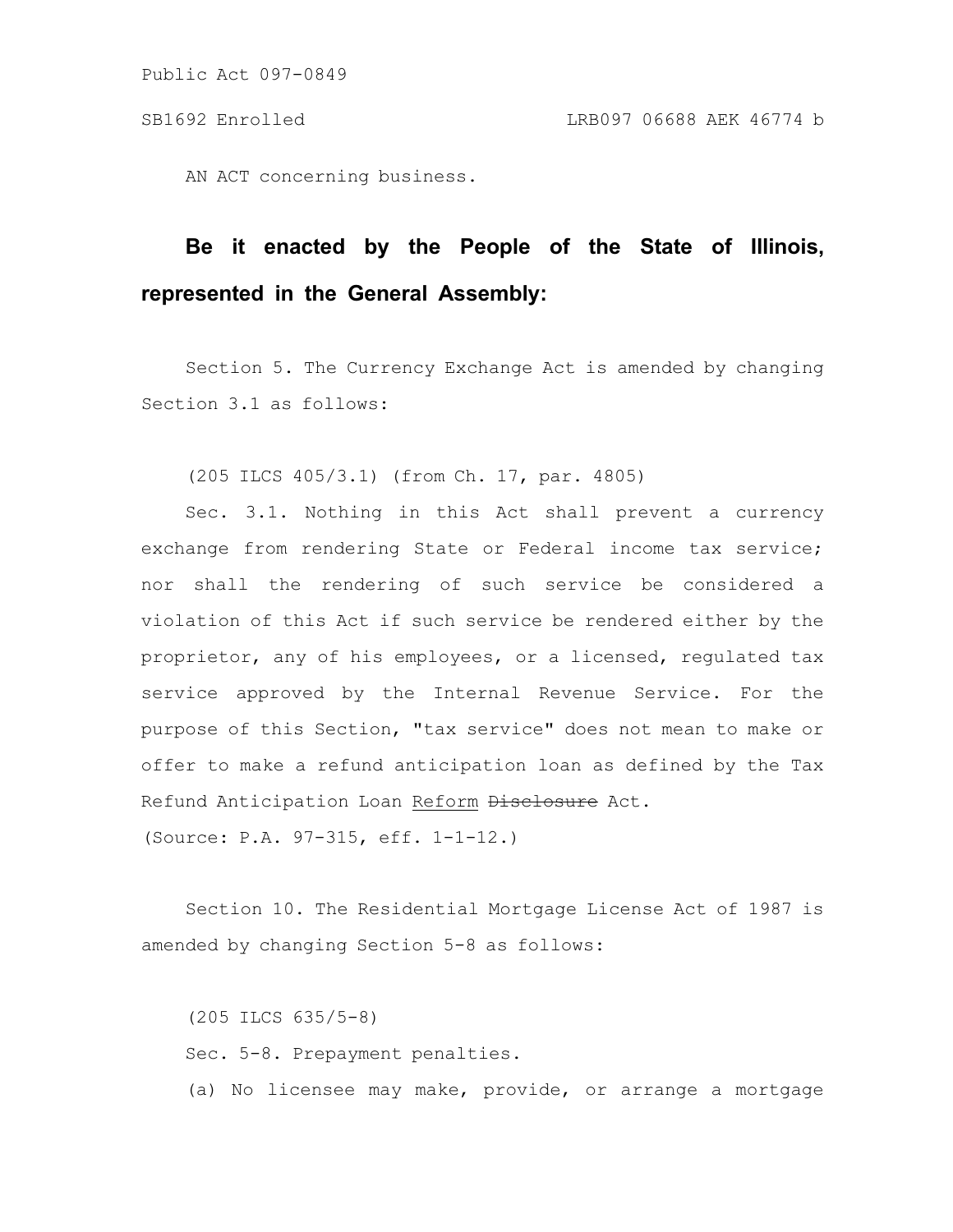loan with a prepayment penalty unless the licensee offers the borrower a loan without a prepayment penalty, the offer is in writing, and the borrower initials the offer to indicate that the borrower has declined the offer. In addition, the licensee must disclose the discount in rate received in consideration for a mortgage loan with the prepayment penalty.

(b) If a borrower declines an offer required under subsection (a) of this Section, the licensee may include, except as prohibited by Section 30 of the High Risk Home Loan Act, a prepayment penalty that extends no longer than three years or the first change date or rate adjustment of a variable rate mortgage, whichever comes earlier, provided that, if a prepayment is made during the fixed rate period, the licensee shall receive an amount that is no more than:

(1) 3% of the total loan amount if the prepayment is made within the first 12-month period following the date the loan was made;

(2) 2% of the total loan amount if the prepayment is made within the second 12-month period following the date the loan was made; or

(3) 1% of the total loan amount if the prepayment is made within the third 12-month period following the date the loan was made, if the fixed rate period extends 3 years.

(c) Notwithstanding any provision in this Section, prepayment penalties are prohibited in connection with the sale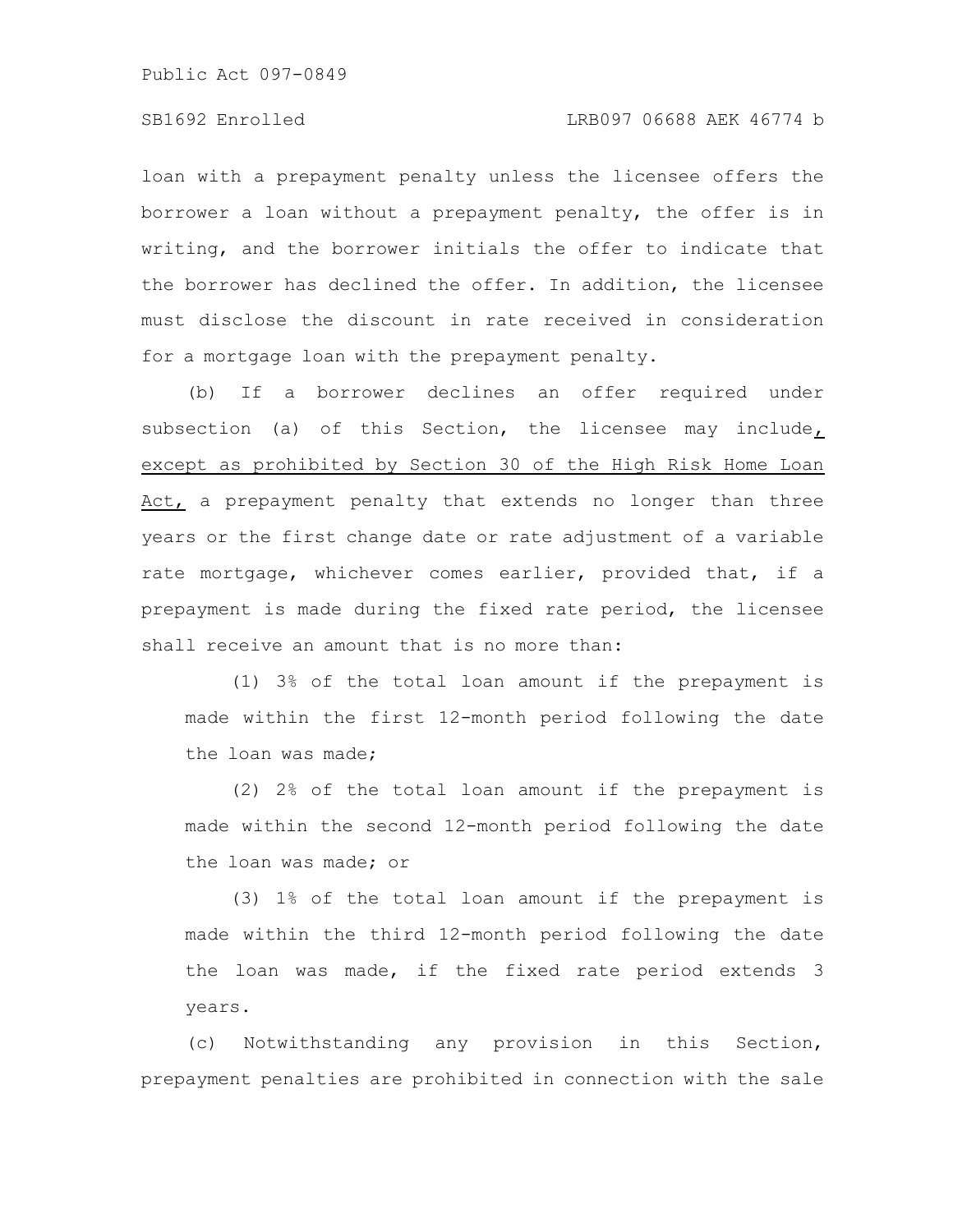SB1692 Enrolled LRB097 06688 AEK 46774 b

or destruction of a dwelling secured by a residential mortgage loan.

(d) This Section applies to loans made, refinanced, renewed, extended, or modified on or after the effective date of this amendatory Act of the 95th General Assembly. (Source: P.A. 95-691, eff. 6-1-08.)

Section 15. The High Risk Home Loan Act is amended by changing Sections 10, 30, 55, 80, and 145 and by adding Sections 35, 35.5, 80.5, 80.6, and 90.5 as follows:

(815 ILCS 137/10)

Sec. 10. Definitions. As used in this Act:

"Approved credit counselor" means a credit counselor approved by the Director of Financial Institutions.

"Bona fide discount points" means loan discount points that are knowingly paid by the consumer for the purpose of reducing, and that in fact result in a bona fide reduction of, the interest rate or time price differential applicable to the mortgage.

"Borrower" means a natural person who seeks or obtains a high risk home loan.

"Commissioner" means the Commissioner of the Office of Banks and Real Estate.

"Department" means the Department of Financial Institutions.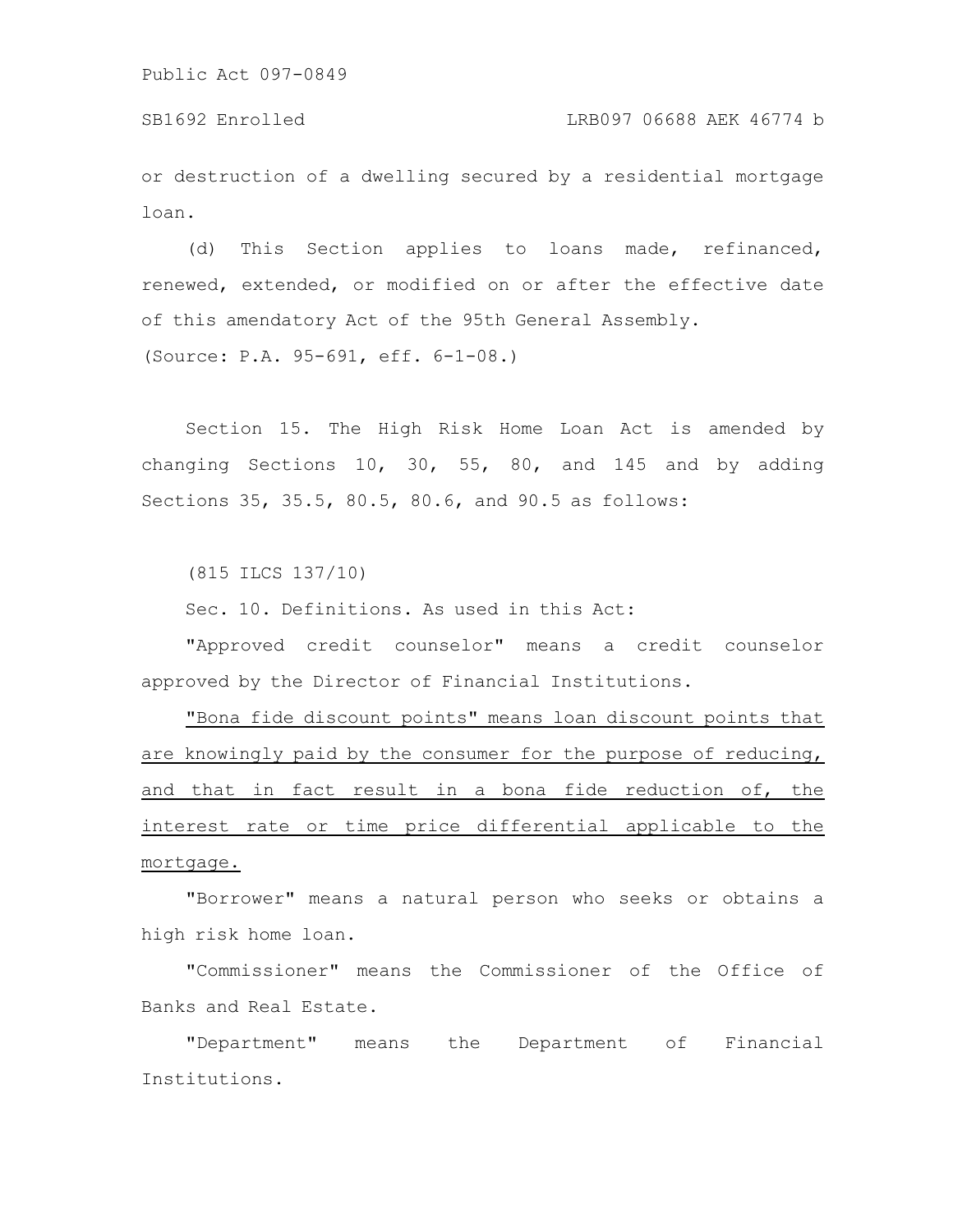"Director" means the Director of Financial Institutions.

"Good faith" means honesty in fact in the conduct or transaction concerned.

"High risk home loan" means a consumer credit transaction, other than a reverse mortgage, that is secured by the consumer's principal dwelling if: home equity loan in which (i) at the time of origination, the annual percentage rate exceeds by more than 6 percentage points in the case of a first lien mortgage, or by more than 8 percentage points in the case of a junior mortgage, the average prime offer rate, as defined in Section 129C(b)(2)(B) of the federal Truth in Lending Act, for a comparable transaction as of the date on which the interest rate for the transaction is set, wield on U.S. Treasury securities having comparable periods of maturity to the loan maturity as of the fifteenth day of the month immediately preceding the month in which the application for the loan is received by the lender or (ii) the loan documents permit the creditor to charge or collect prepayment fees or penalties more than 36 months after the transaction closing or such fees exceed, in the aggregate, more than 2% of the amount prepaid, or (iii) the total points and fees payable in connection with the transaction, other than bona fide third-party charges not retained by the mortgage originator, creditor, or an affiliate of the mortgage originator or creditor, by the consumer at or before closing will exceed (1) the greater of 5% of the total loan amount in the case of a transaction for \$20,000 or more or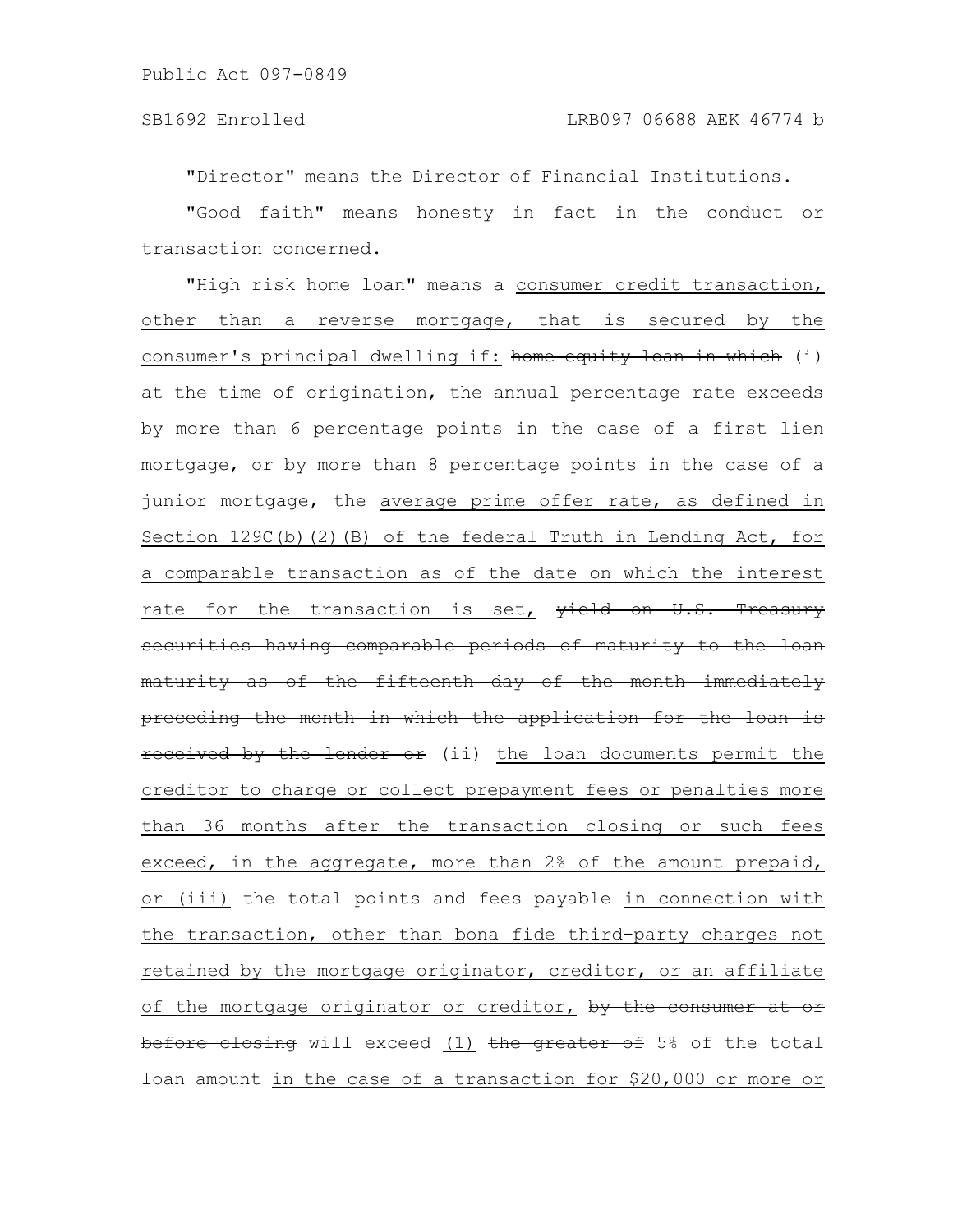(2) the lesser of 8% of the total loan amount or \$1,000 (or such other dollar amount as prescribed by federal regulation pursuant to the federal Dodd-Frank Act) in the case of a transaction for less than \$20,000, except that, with respect to all transactions, bona fide loan discount points may be excluded as provided for in Section 35 of this Act. or \$800. The \$800 figure shall be adjusted annually on January 1 by the annual percentage change in the Consumer Price Index for All Urban Consumers for all items published by the United States Department of Labor. "High risk home loan" does not include a loan that is made primarily for a business purpose unrelated to the residential real property securing the loan or a consumer credit transaction made by a natural person who provides seller financing secured by a principal residence no more than 3 times in a 12-month period, provided such consumer credit transaction is not made by a person that has constructed or acted as a contractor for the construction of the residence in the ordinary course of business of such person or to an open credit plan subject to 12 CFR 226 (2000, no subsequent amendments or editions are included).

"Home equity loan" means any loan secured by the primary residence where the proceeds are not used as purchase money for the residence.

"Lender" means a natural or artificial person who transfers, deals in, offers, or makes a high risk home loan. "Lender" includes, but is not limited to, creditors and brokers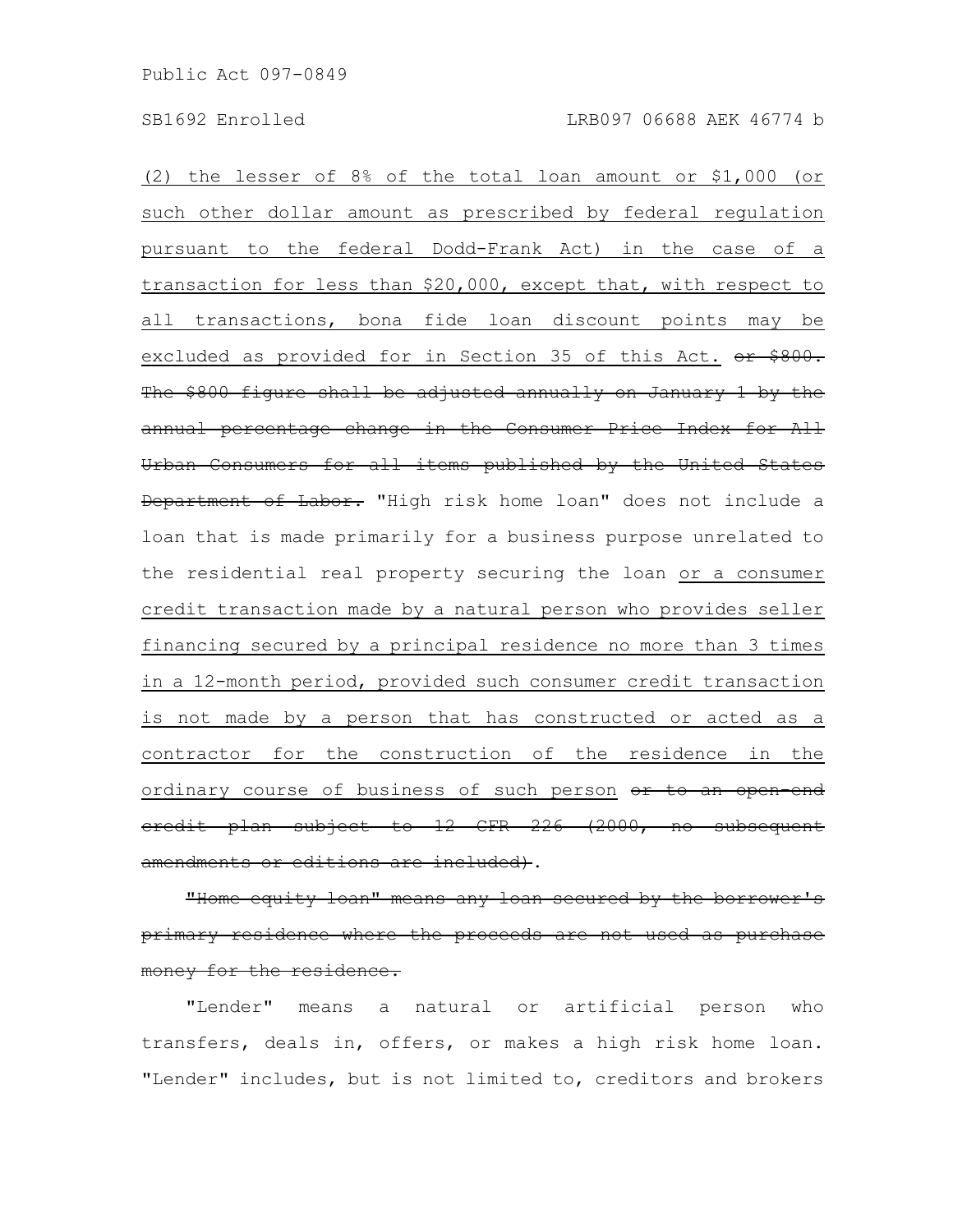who transfer, deal in, offer, or make high risk home loans. "Lender" does not include purchasers, assignees, or subsequent holders of high risk home loans.

"Office" means the Office of Banks and Real Estate.

"Points and fees" means all items considered <del>required</del> to be disclosed as points and fees under 12 CFR 226.32 (2000, or as initially amended pursuant to Section 1431 of the federal Dodd-Frank Act with no subsequent amendments or editions included, whichever is later); the premium of any single premium credit life, credit disability, credit unemployment, or any other life or health insurance that is financed directly or indirectly into the loan; and compensation paid directly or indirectly by a consumer or creditor to a mortgage broker from any source, including a broker that originates a loan in its own name in a table-funded transaction, not otherwise included in 12 CFR 226.4; the maximum prepayment fees and penalties that may be charged or collected under the terms of the credit transaction; all prepayment fees or penalties that are incurred by the consumer if the loan refinances a previous loan made or currently held by the same creditor or an affiliate of the creditor; and premiums or other charges payable at or before closing or financed directly or indirectly into the loan for any credit life, credit disability, credit unemployment, credit property, other accident, loss of income, life, or health insurance or payments directly or indirectly for any debt cancellation or suspension agreement or contract, except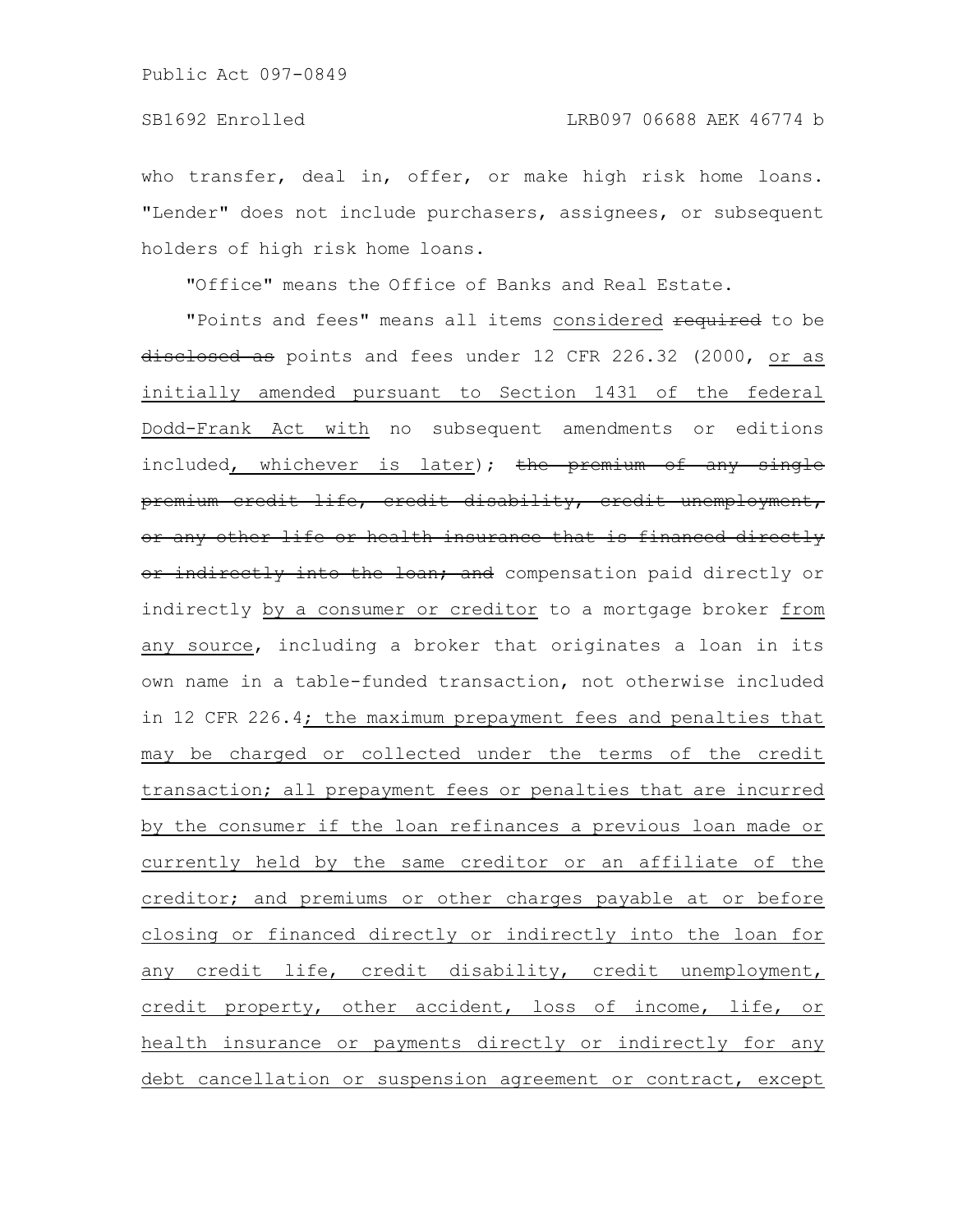that insurance premiums or debt cancellation or suspension fees calculated and paid in full on a monthly basis shall not be considered financed by the creditor. "Points and fees" does not include any insurance premium provided by an agency of the federal government or an agency of a state; any insurance premium paid by the consumer after closing; and any amount of a premium, charge, or fee that is not in excess of the amount payable under policies in effect at the time of origination under Section 203(c)(2)(A) of the National Housing Act (12 U.S.C. 1709(c)(2)(A)), provided that the premium, charge, or fee is required to be refundable on a pro-rated basis and the refund is automatically issued upon notification of the satisfaction of the underlying mortgage loan.

"Reasonable" means fair, proper, just, or prudent under the circumstances.

"Servicer" means any entity chartered under the Illinois Banking Act, the Savings Bank Act, the Illinois Credit Union Act, or the Illinois Savings and Loan Act of 1985 and any person or entity licensed under the Residential Mortgage License Act of 1987, the Consumer Installment Loan Act, or the Sales Finance Agency Act who is responsible for the collection or remittance for, or has the right or obligation to collect or remit for, any lender, note owner, or note holder or for a licensee's own account, of payments, interest, principal, and trust items (such as hazard insurance and taxes on a residential mortgage loan) in accordance with the terms of the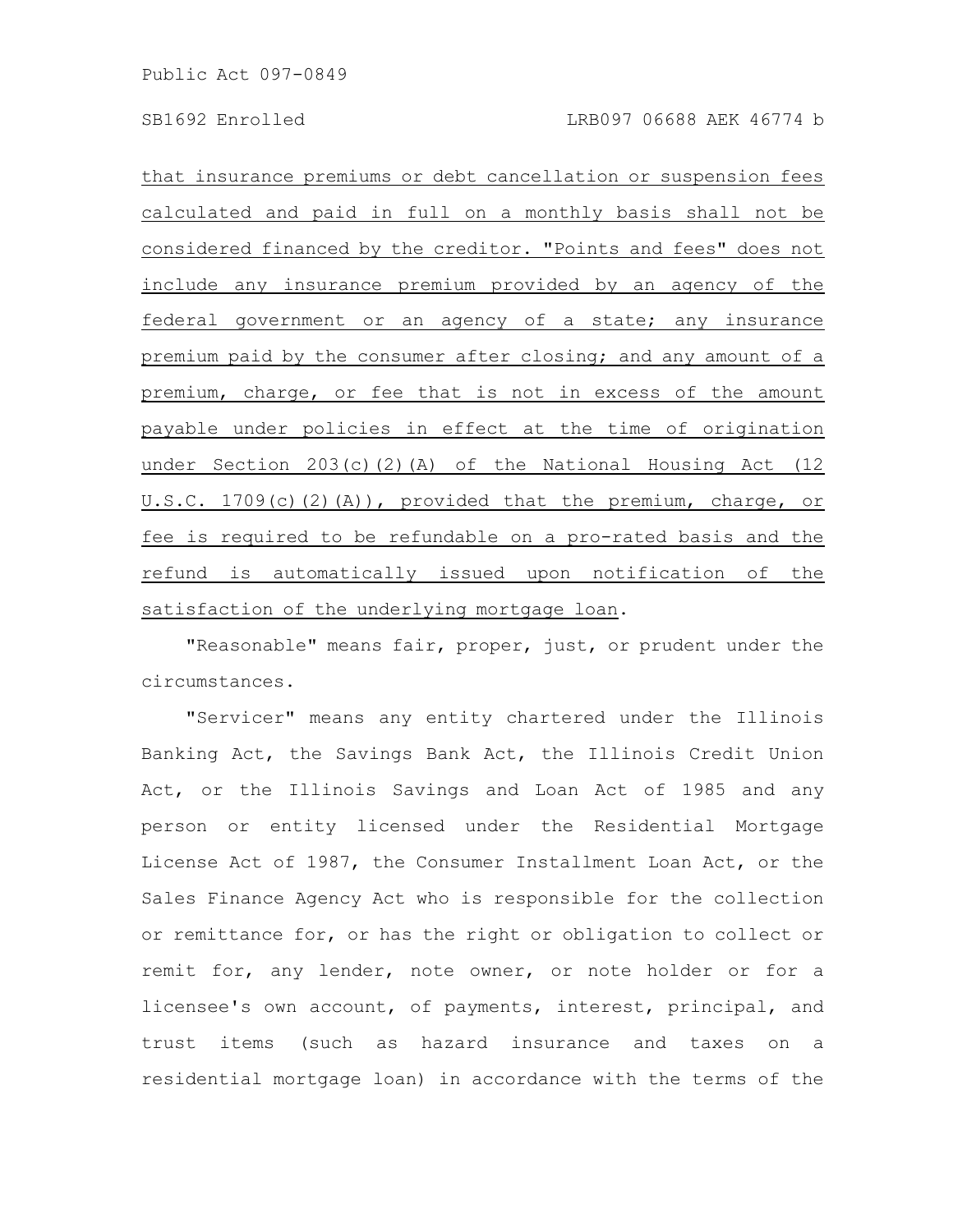residential mortgage loan, including loan payment follow-up, delinquency loan follow-up, loan analysis, and any notifications to the borrower that are necessary to enable the borrower to keep the loan current and in good standing.

"Total loan amount" has the same meaning as that term is given in 12 CFR 226.32 and shall be calculated in accordance with the Federal Reserve Board's Official Staff Commentary to that regulation.

(Source: P.A. 93-561, eff. 1-1-04.)

(815 ILCS 137/30)

Sec. 30. No prepayment Prepayment penalty. A high risk home loan may not contain terms under which a consumer must pay a prepayment penalty for paying all or part of the principal before the date on which the principal is due. For purposes of this Section, any method of computing a refund of unearned scheduled interest is a prepayment penalty if it is less favorable to the consumer than the actuarial method as that term is defined by Section 933(d) of the federal Housing and Community Development Act of 1992, 15 U.S.C. 1615(d). For any loan that is subject to the provisions of this Act and subject to the provisions of the Home Ownership and Equity Protection Act of 1994, no lender shall make a high risk loan that includes a penalty provision for payment after the expiration of the 36-month period following the toan was made; or (ii) that is more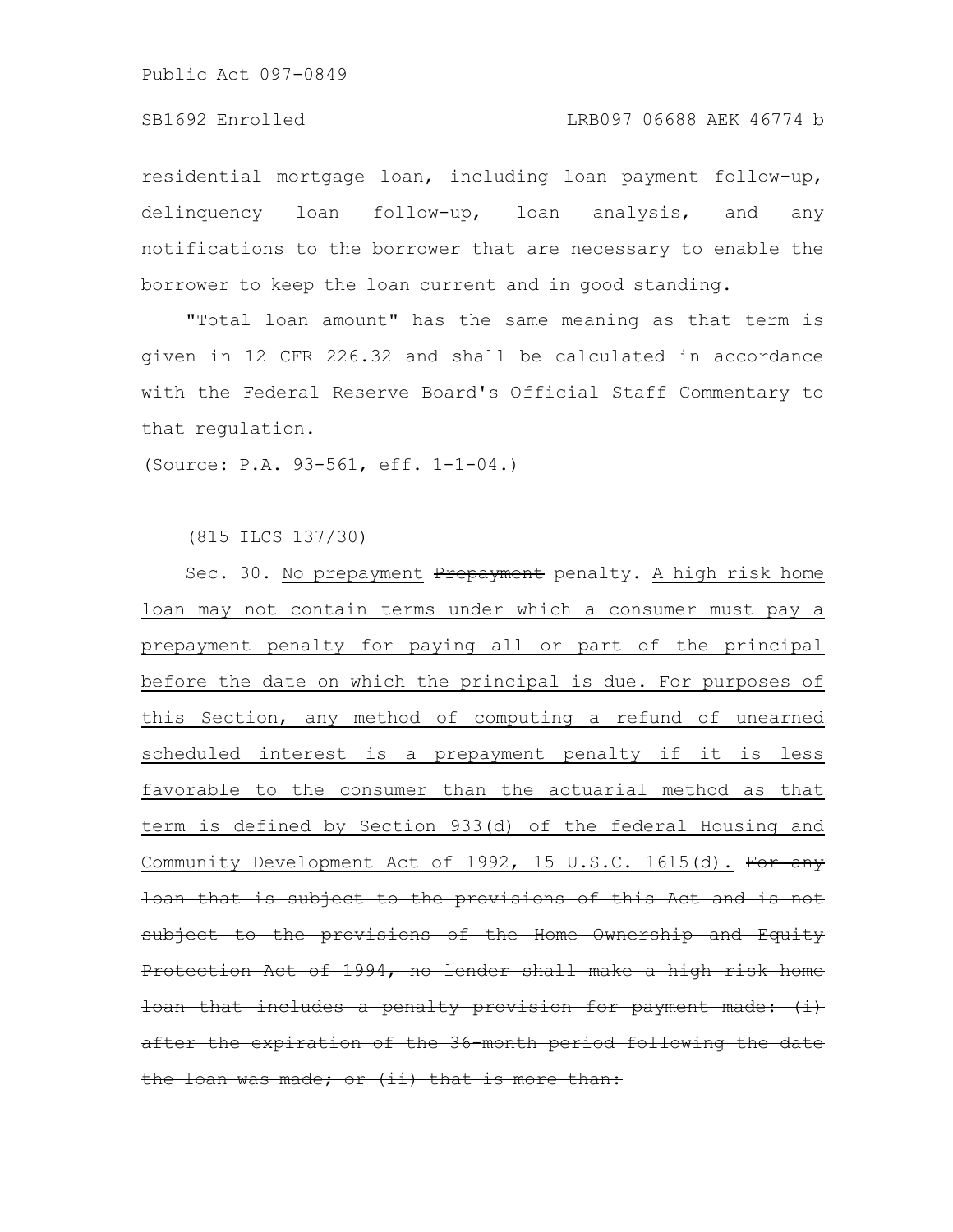$\{1\}$  3% of the total loan amount if within the first 12-month period following the loan was made;

 $(2)$  2% of the total loan amount if made within the second 12 month period follow the loan was made; or

 $(3)$  1% of the total loan amount if the within the third 12 month period foll the loan was made.

(Source: P.A. 93-561, eff. 1-1-04.)

(815 ILCS 137/35 new)

Sec. 35. Bona fide discount points. For the purposes of determining whether the amount of points and fees meets the definition of "high risk home loan" under this Act, either the amounts described in paragraph (1) or (2) of this Section, but not both, shall be excluded:

(1) Up to and including 2 bona fide discount points payable by the consumer in connection with the mortgage, but only if the interest rate from which the mortgage's interest rate will be discounted does not exceed by more than one percentage point:

(A) the average prime offer rate, as defined in Section 129C of the federal Truth in Lending Act (15 U.S.C. 1639); or

(B) if secured by a personal property loan, the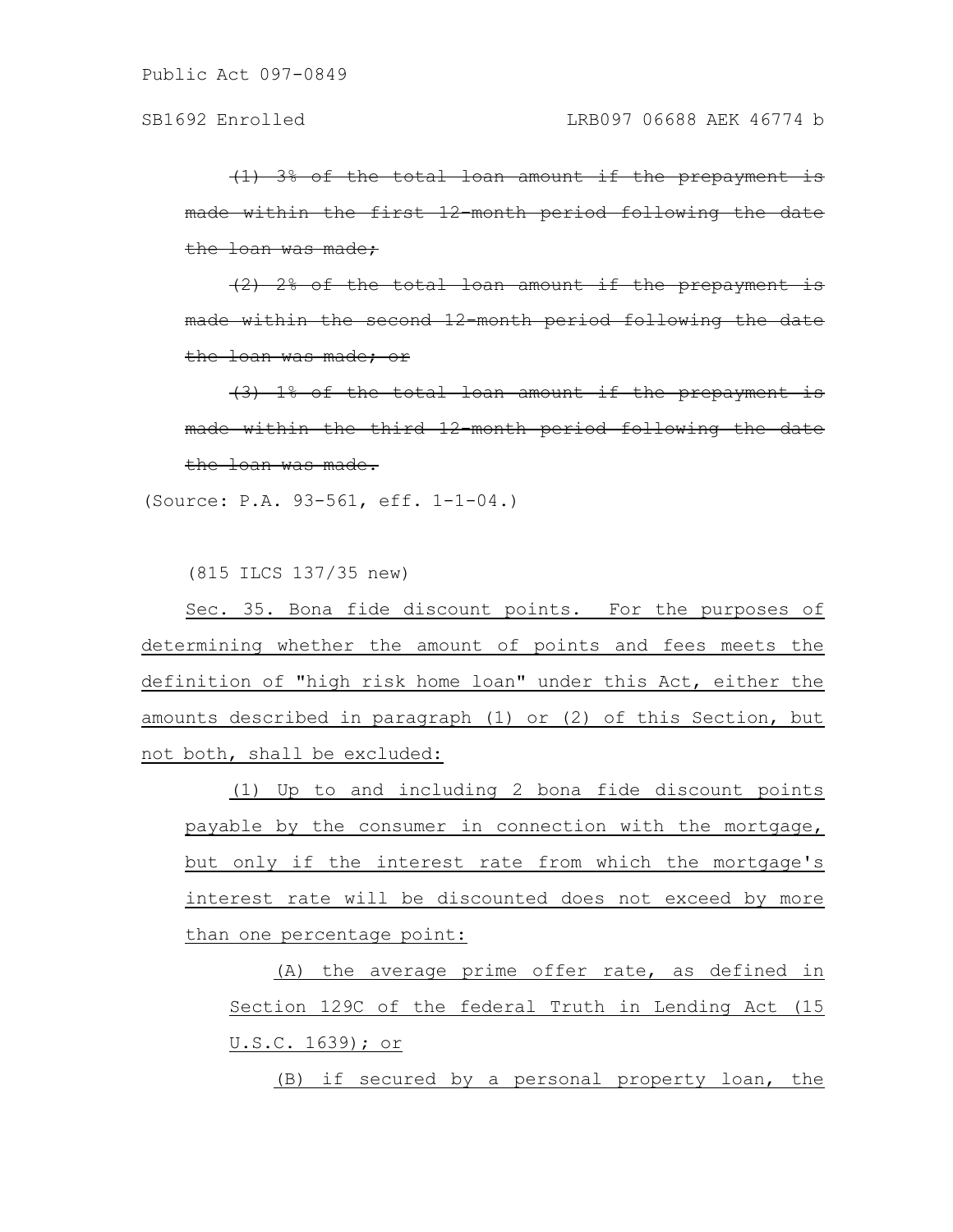average rate on a loan in connection with which insurance is provided under Title I of the National Housing Act (12 U.S.C. 1702 et seq.).

(2) Unless 2 bona fide discount points have been excluded under paragraph (1), up to and including one bona fide discount point payable by the consumer in connection with the mortgage, but only if the interest rate from which the mortgage's interest rate will be discounted does not exceed by more than 2 percentage points:

(A) the average prime offer rate, as defined in Section 129C of the federal Truth in Lending Act (15 U.S.C. 1639); or

(B) if secured by a personal property loan, the average rate on a loan in connection with which insurance is provided under Title I of the National Housing Act (12 U.S.C. 1702 et seq.).

Paragraphs (1) and (2) shall not apply to discount points used to purchase an interest rate reduction unless the amount of the interest rate reduction purchased is reasonably consistent with established industry norms and practices for secondary mortgage market transactions.

(815 ILCS 137/35.5 new)

Sec. 35.5. No balloon payments. No high risk home loan may contain a scheduled payment that is more than twice as large as the average of earlier scheduled payments. This Section does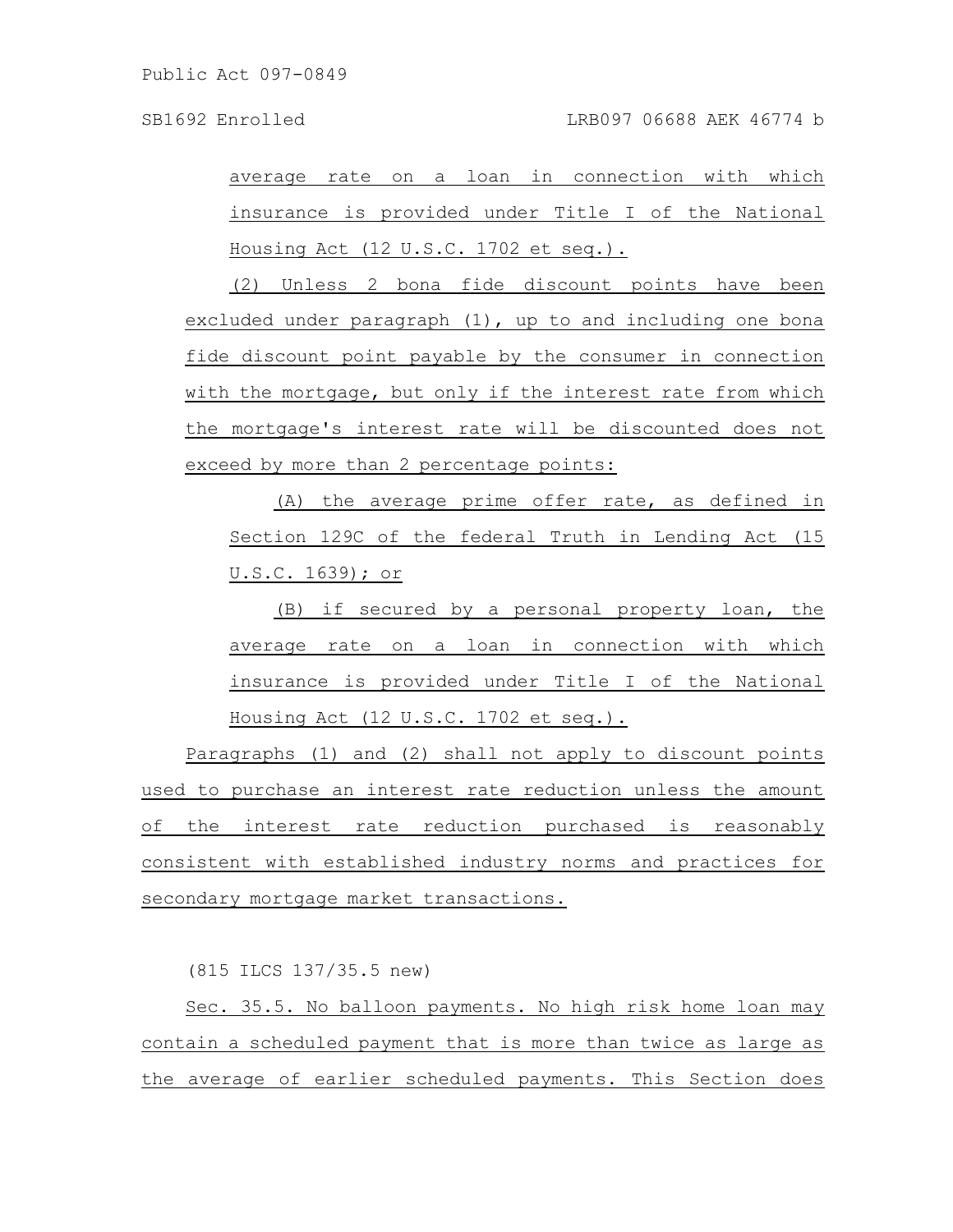not apply when the payment schedule is adjusted to the seasonal or irregular income of the consumer.

(815 ILCS 137/55)

Sec. 55. Financing of points and fees. No lender shall transfer, deal in, offer, or make a high risk home loan that finances, directly or indirectly, any points and fees. No lender shall transfer, deal in, offer, or make a high risk home loan that finances any prepayment fee or penalty payable by the consumer in a refinancing transaction if the creditor or an affiliate of the creditor is the noteholder of the note being refinanced in excess of 6% of the total loan amount.

(Source: P.A. 93-561, eff. 1-1-04.)

(815 ILCS 137/80)

Sec. 80. Late payment fee. A lender shall not transfer, deal in, offer, or make a high risk home loan that provides for a late payment fee, except under the following conditions:

(1) the late payment fee shall not be in excess of 4%  $\frac{58}{100}$  of the amount of the payment past due;

(2) the late payment fee shall only be assessed for a payment past due for 15 days or more;

(3) the late payment fee shall not be imposed more than once with respect to a single late payment;

(4) a late payment fee that the lender has collected shall be reimbursed if the borrower presents proof of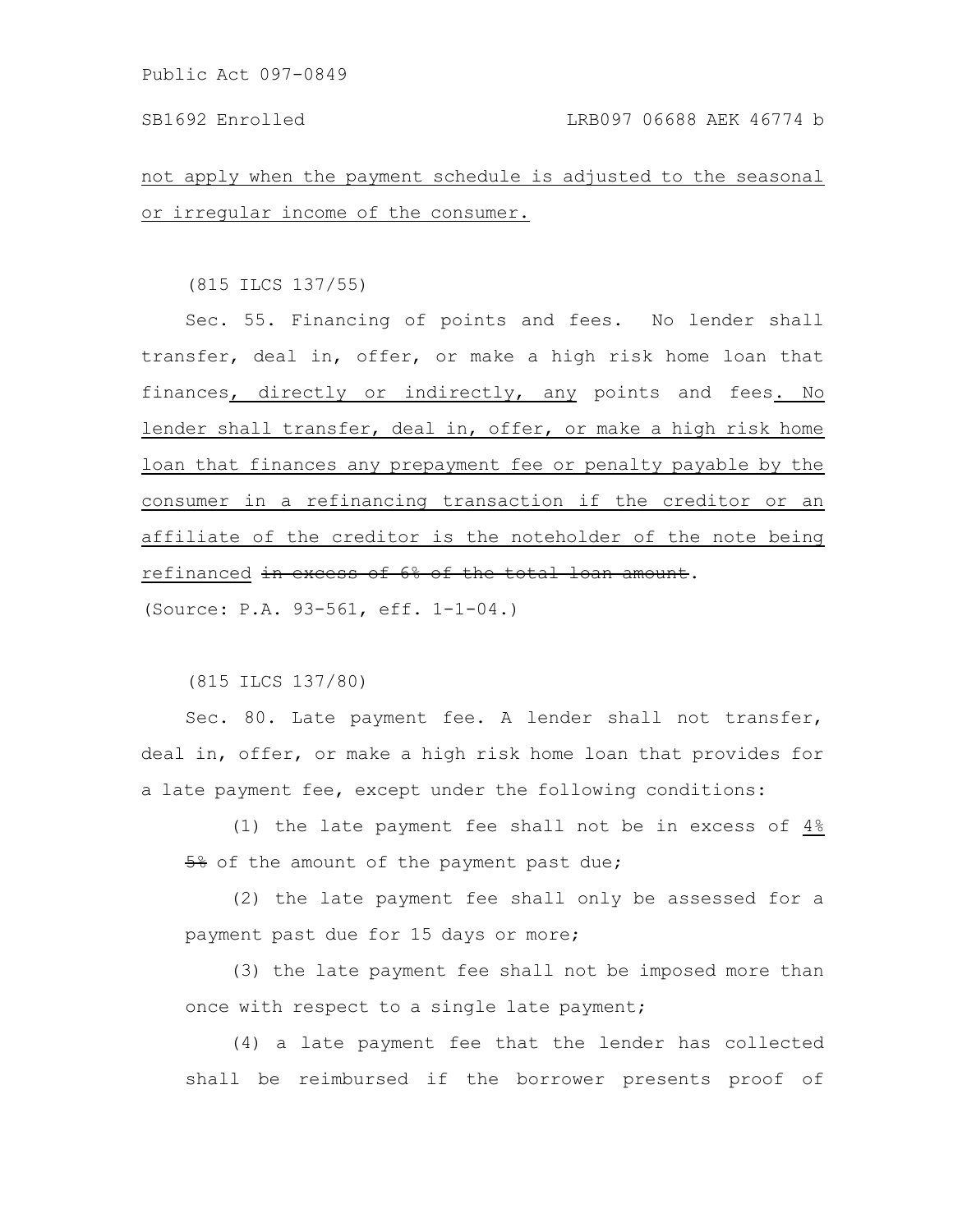## SB1692 Enrolled LRB097 06688 AEK 46774 b

having made a timely payment; and

(5) a lender shall treat each payment as posted on the same business day as it was received by the lender, servicer, or lender's agent or at the address provided to the borrower by the lender, servicer, or lender's agent for making payments.

(Source: P.A. 93-561, eff. 1-1-04.)

(815 ILCS 137/80.5 new)

Sec. 80.5. Coordination with subsequent late fees. If a payment is otherwise a full payment for the applicable period, is paid on its due date or within an applicable grace period, and the only delinquency or insufficiency of payment is attributable to any late fee or delinquency charge assessed on any earlier payment, no late fee or delinquency charge may be imposed on the payment.

(815 ILCS 137/80.6 new)

Sec. 80.6. Failure to make installment payment. If, in the case of a loan agreement the terms of which provide that any payment shall first be applied to any past principal balance, the consumer fails to make an installment payment and the consumer subsequently resumes making installment payments but has not paid all past due installments, the creditor may impose a separate late payment charge or fee for any principal due (without deduction due to late fees or related fees) until the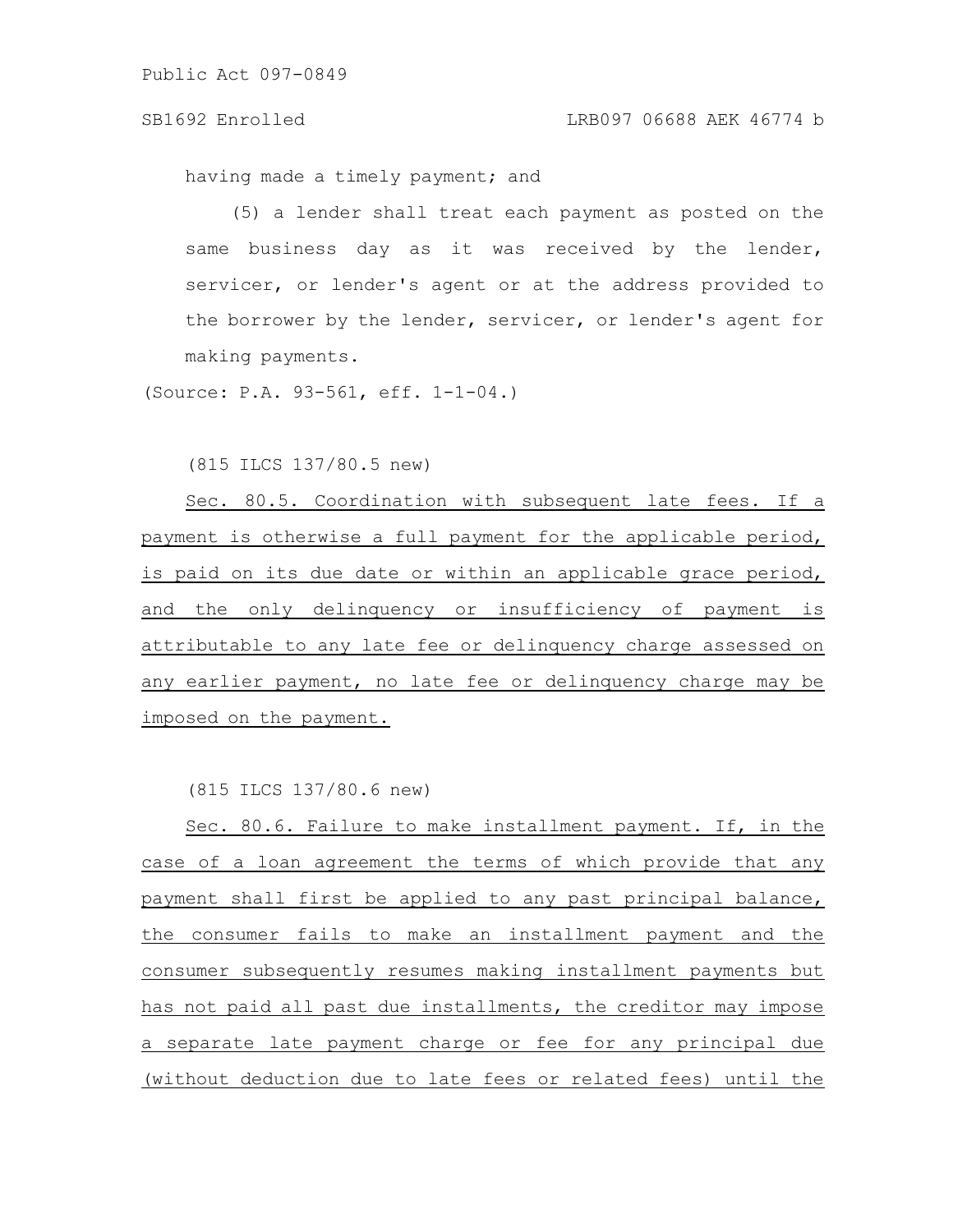default is cured.

(815 ILCS 137/90.5 new)

Sec. 90.5. Modification and deferral fees prohibited. A lender, successor in interest, assignee, or any agent of any of the foregoing may not charge a consumer any fee to modify, renew, extend, or amend a high risk home loan or to defer any payment due under the terms of the loan.

(815 ILCS 137/145)

Sec. 145. Subterfuge prohibited. No lender, with the intent to avoid the application or provisions of this Act, shall (i) divide a loan transaction into separate parts,  $er$  (ii) structure a loan transaction as an open-end credit plan or another form of loan, or (iii) perform any other subterfuge. (Source: P.A. 93-561, eff. 1-1-04.)

Section 20. The Tax Refund Anticipation Loan Disclosure Act is amended by changing Sections 1, 5, 10, and 15 and by adding Sections 25, 30, 35, and 40 as follows:

(815 ILCS 177/1)

Sec. 1. Short title. This Act may be cited as the Tax Refund Anticipation Loan Reform Disclosure Act.

(Source: P.A. 92-664, eff. 1-1-03.)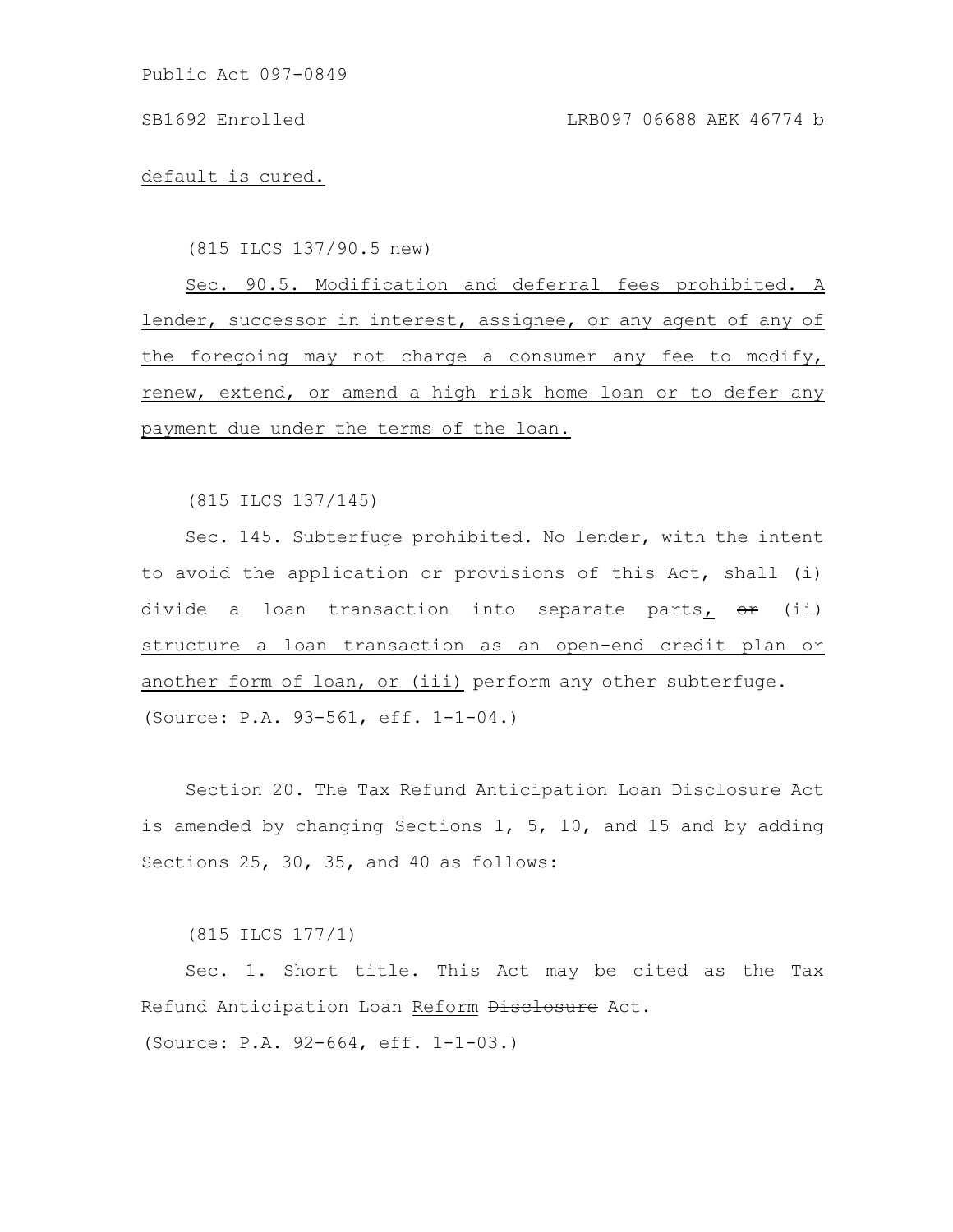(815 ILCS 177/5)

Sec. 5. Definitions. The following definitions apply in this Act:

"Consumer" means any natural person who, singly or jointly with another consumer, is solicited for, applies for, or receives the proceeds of a refund anticipation loan or refund anticipation check.

"Creditor" means any person who makes a refund anticipation loan or who takes an assignment of a refund anticipation loan.

"Facilitator" means a person who individually or in conjunction or cooperation with another person: (i) solicits the execution of makes a refund anticipation loan, processes, receives, or accepts for delivery an application or agreement for a refund anticipation loan or refund anticipation check; (ii) services or collects upon, issues a check in payment of refund anticipation loan or refund anticipation check; proceeds, or (iii) in any other manner facilitates acts to allow the making of a refund anticipation loan or refund anticipation check. If there is no third party facilitator because a creditor directly solicits the execution of, receives, or accepts an application or agreement for a refund anticipation loan or refund anticipation check, that creditor shall be considered a facilitator. "Facilitator" does not include a bank, savings bank, savings and loan association, or credit union, or licensee under the Consumer Installment Loan Act operating under the laws of the United States or this State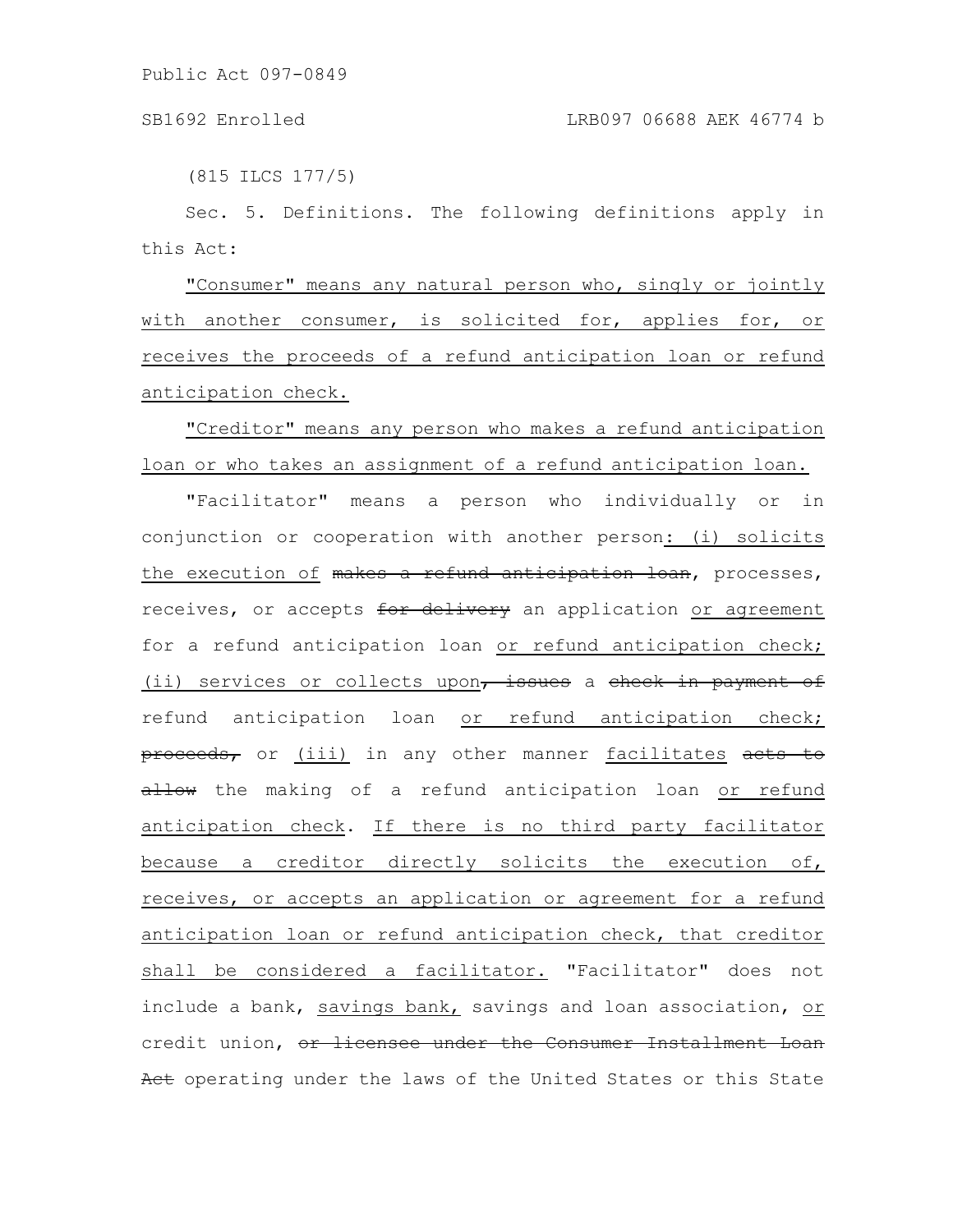and does not include any person who acts solely as an intermediary and does not deal with the public in the making of the refund anticipation loan.

"Person" means an individual, a firm, a partnership, an association, a corporation, or another entity. "Person" does not, however, mean a bank, savings bank, savings and loan association, or credit union operating under the laws of the United States or this State.

"Refund anticipation check" means a check, stored value card, or other payment mechanism: (i) representing the proceeds of the consumer's tax refund; (ii) which was issued by a depository institution or other person that received a direct deposit of the consumer's tax refund or tax credits; and (iii) for which the consumer has paid a fee or other consideration for such payment mechanism.

"Borrower" means a person who receives the proceeds refund anticipation loan.

"Refund anticipation loan" means a loan that is secured by or that the creditor arranges arranged to be repaid directly from the proceeds of the consumer's a borrower's income tax refund or tax credits refunds. "Refund anticipation loan" also includes any sale, assignment, or purchase of a consumer's tax refund at a discount or for a fee, whether or not the consumer is required to repay the buyer or assignee if the Internal Revenue Service denies or reduces the consumer's tax refund.

"Refund anticipation loan fee" means the charges, fees, or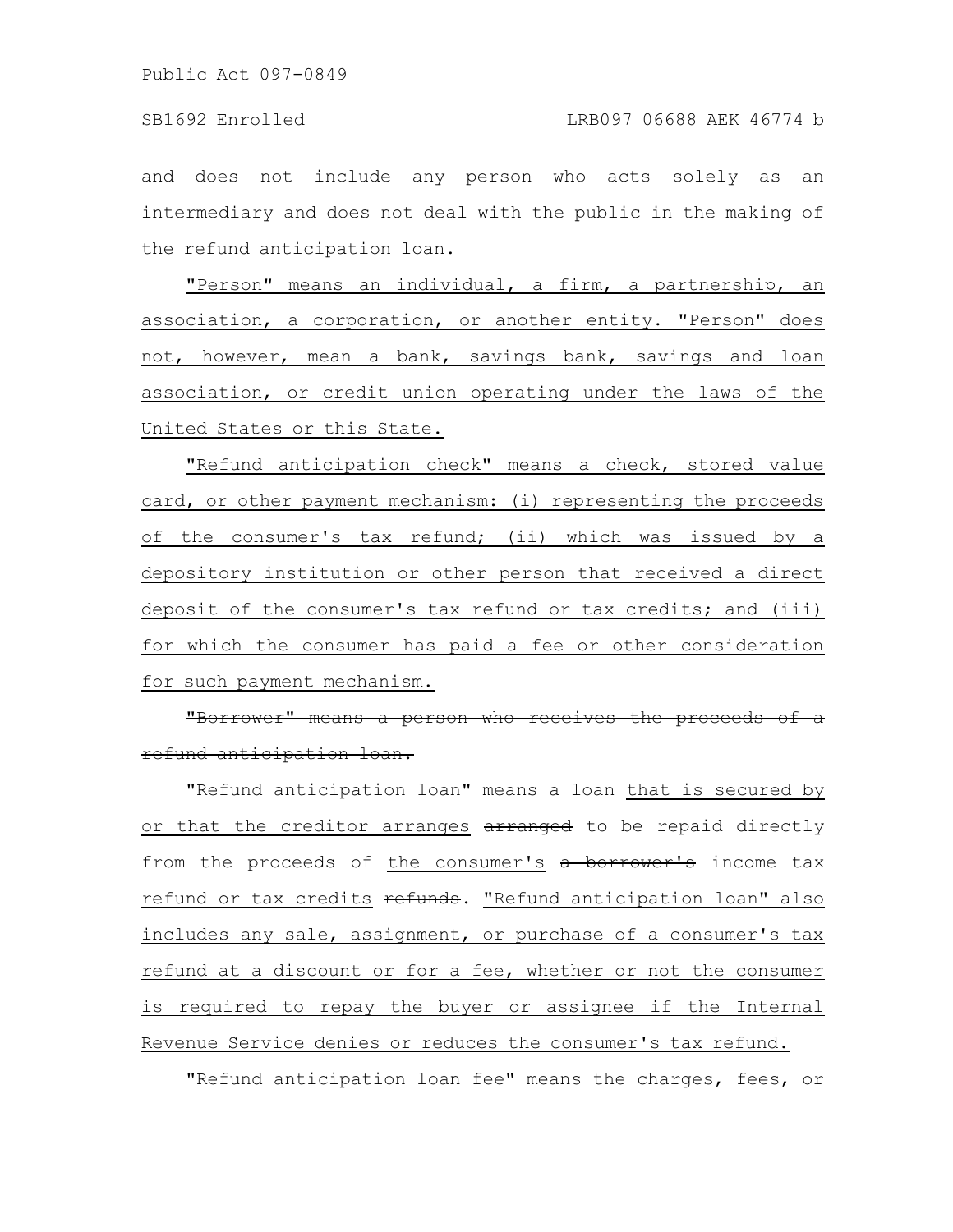other consideration charged or imposed directly or indirectly by the creditor facilitator for the making of or in connection with a refund anticipation loan. This term includes any charge, fee, or other consideration for a deposit account, if the deposit account is used for receipt of the consumer's tax refund to repay the amount owed on the loan. A "refund anticipation loan fee" does not include charges, fees, or other consideration charged or imposed in the ordinary business by a facilitator for services that do not result the making of a loan, including fees for tax return preparation and fees for electronic filing of tax returns.

"Refund anticipation loan interest rate" means the interest rate for a refund anticipation loan calculated as follows: the total amount of refund anticipation loan fees divided by the loan amount (minus any loan fees), then divided by the number of days in the loan term, then multiplied by 365 and expressed as a percentage. The total amount of the refund anticipation loan fee used in this calculation shall include all refund anticipation loan fees as defined in this Section. If a deposit account is established or maintained in whole or in part for the purpose of receiving the consumer's tax refund to repay the amount owed on a refund anticipation loan: (i) the maturity of the loan for the purpose of determining the refund anticipation loan interest rate shall be assumed to be the estimated date when the tax refund will be deposited in the deposit account; and (ii) any fee charged to the consumer for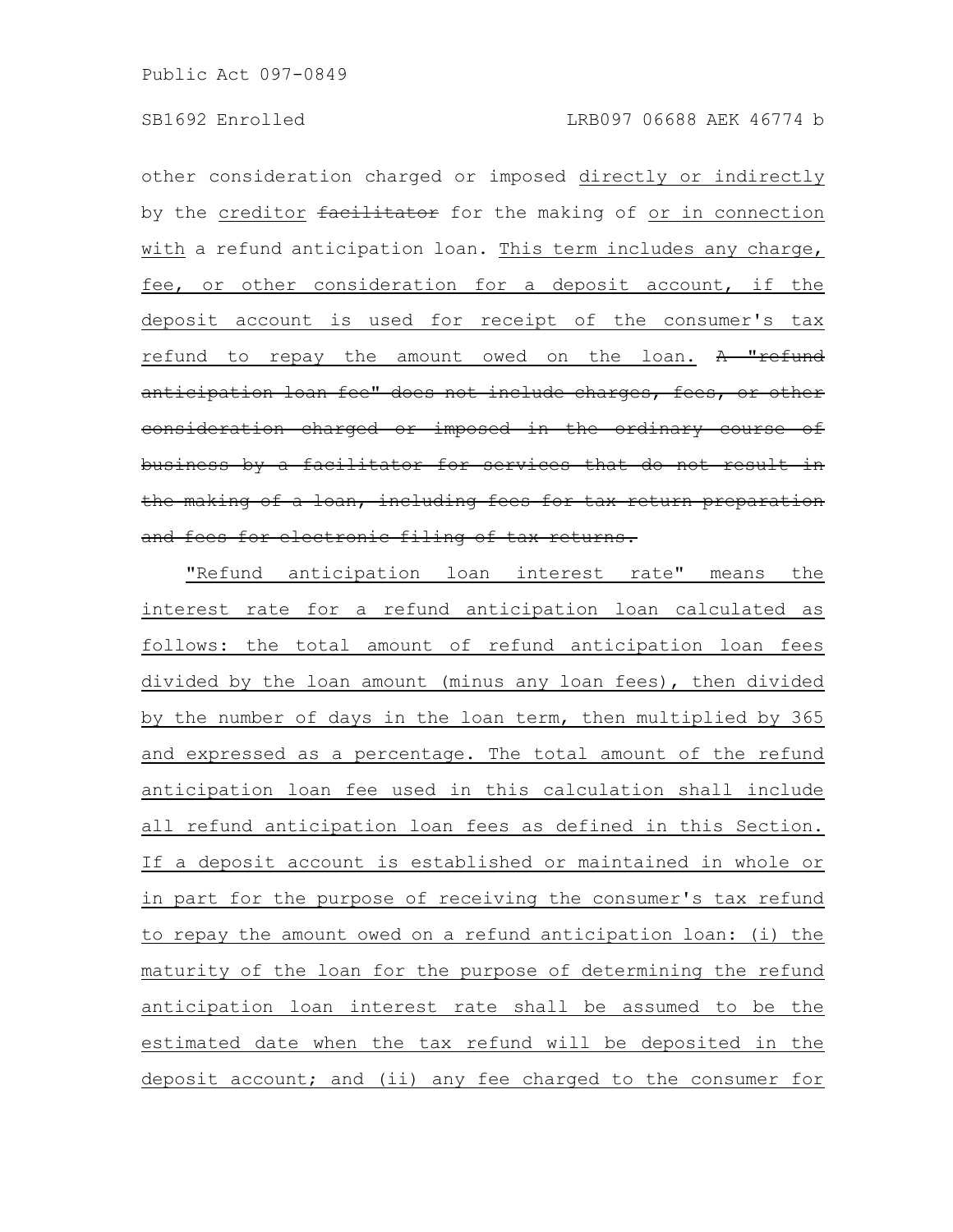such deposit account shall be considered a loan fee and shall be included in the calculation of the refund anticipation loan interest rate. If no deposit account is established or maintained for the repayment of the loan, the maturity of the loan shall be assumed to be the estimated date when the tax refund is received by the creditor.

(Source: P.A. 92-664, eff. 1-1-03.)

(815 ILCS 177/10)

Sec. 10. Disclosure requirements. At the time a consumer borrower applies for a refund anticipation loan or check, a facilitator shall disclose to the consumer borrower on a document that is separate from the loan application:

(1) the fee for the refund anticipation loan or refund anticipation check fee schedule;

(1.5) for refund anticipation loans, disclosure of the refund anticipation loan interest rate. The refund anticipation loan interest rate shall be calculated as set forth in Section 5 the Annual Percentage Rate utilizing a 10-day time period;

(2) the estimated fee for preparing and electronically filing a tax return;

(2.5) for refund anticipation loans, the total cost to the consumer borrower for utilizing a refund anticipation loan;

(3) for refund anticipation loans, the estimated date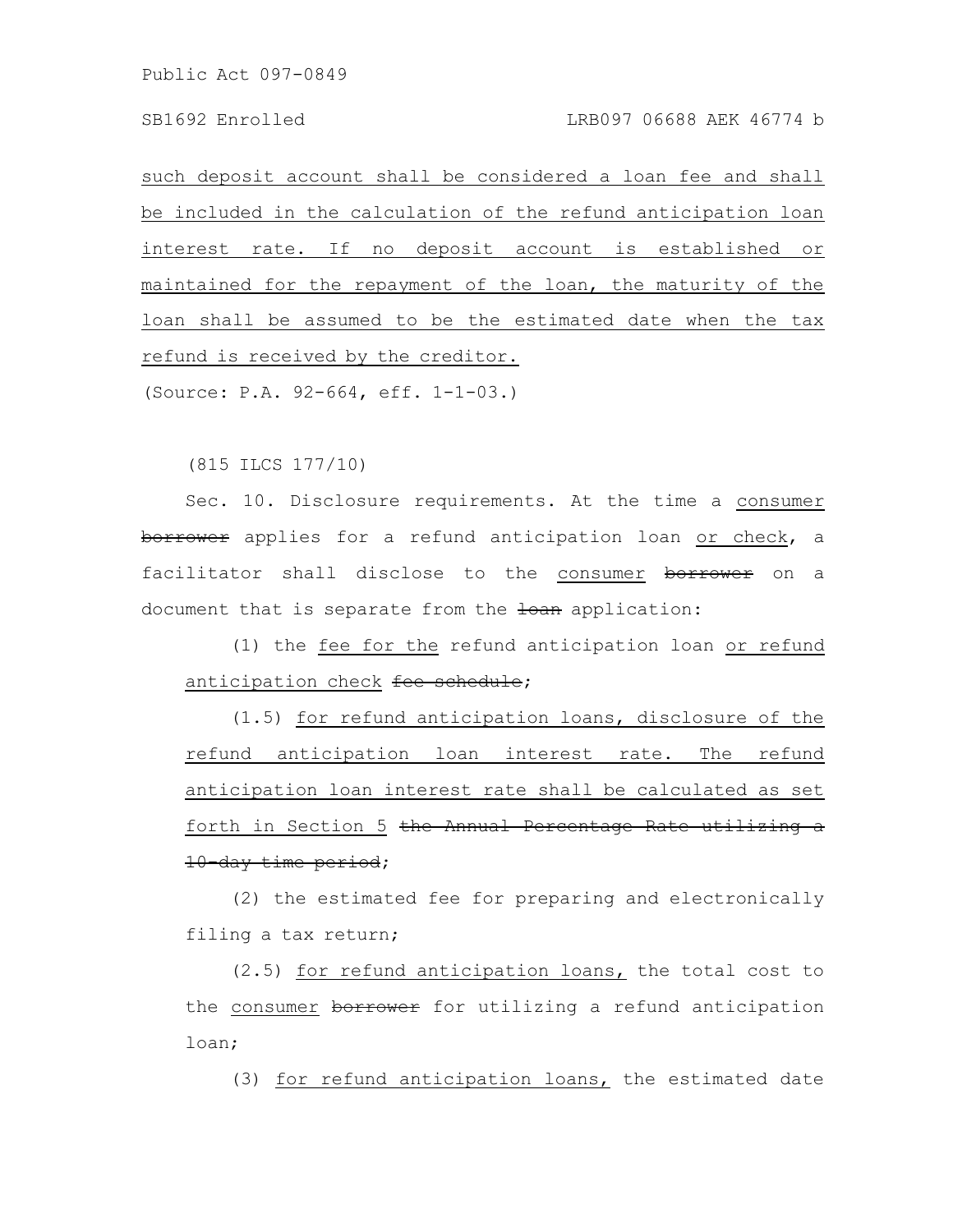that the loan proceeds will be paid to the consumer borrower if the loan is approved;

(4) for refund anticipation loans, that the consumer borrower is responsible for repayment of the loan and related fees in the event the tax refund is not paid or not paid in full; and

(5) for refund anticipation loans, the availability of electronic filing for the income tax return of the consumer borrower and the average time announced by the federal Internal Revenue Service within which the consumer borrower can expect to receive a refund if the consumer's borrower's return is filed electronically and the consumer borrower does not obtain a refund anticipation loan.

(Source: P.A. 92-664, eff. 1-1-03; 93-287, eff. 1-1-04.)

(815 ILCS 177/15)

Sec. 15. Posting of fee schedule and disclosures. Penalty. (a) A facilitator shall display a schedule showing the current fees for refund anticipation loans, if refund anticipation loans are offered, or refund anticipation checks, if refund anticipation checks are offered, facilitated at the office.

(b) A facilitator who offers refund anticipation loans shall display on each fee schedule examples of the refund anticipation loan interest rates for refund anticipation loans of at least 5 different amounts, such as \$300, \$500, \$1,000,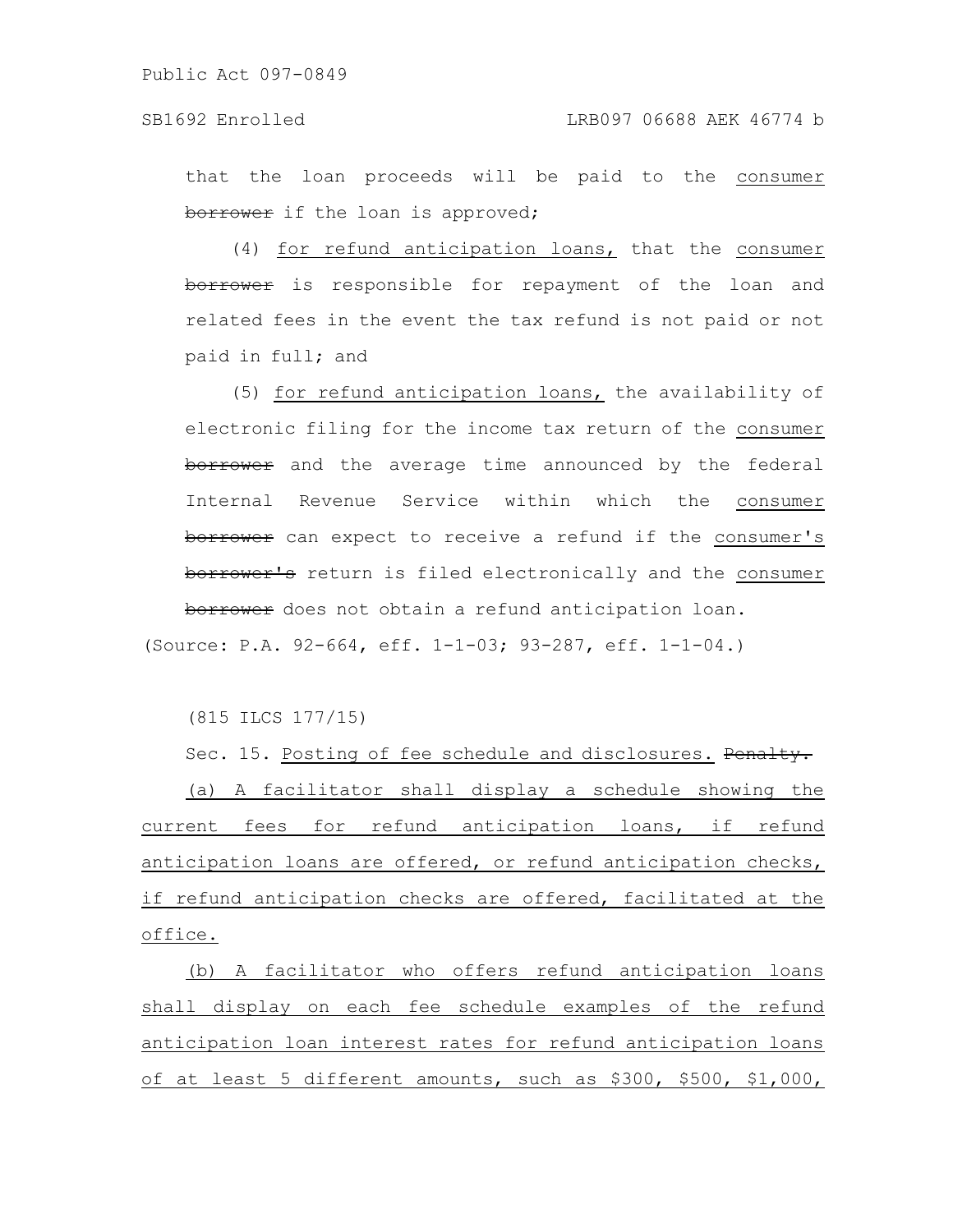\$1,500, \$2,000, and \$5,000. The refund anticipation loan interest rate shall be calculated as set forth in Section 5 of this Act.

(c) A facilitator who offers refund anticipation loans shall also prominently display on each fee schedule: (i) a legend, centered, in bold, capital letters, and in one-inch letters stating: "NOTICE CONCERNING REFUND ANTICIPATION LOANS" and (ii) the following verbatim statement: "When you take out a refund anticipation loan, you are borrowing money against your tax refund. If your tax refund is less than expected, you will still owe the entire amount of the loan. If your refund is delayed, you may have to pay additional costs. YOU CAN GET YOUR REFUND IN 8 TO 15 DAYS WITHOUT PAYING ANY EXTRA FEES AND TAKING OUT A LOAN. You can have your tax return filed electronically and your refund direct deposited into your own financial institution account without obtaining a loan or paying fees for an extra product.".

(d) The postings required by this Section shall be made in no less than 28-point type on a document measuring no less than 16 inches by 20 inches. The postings required by this Section shall be displayed in a prominent location at each office where the facilitator is facilitating refund anticipation loans.

(e) A facilitator may not facilitate a refund anticipation loan or refund anticipation check unless (i) the disclosures required by this Section are displayed and (ii) the fee actually charged for the refund anticipation loan or refund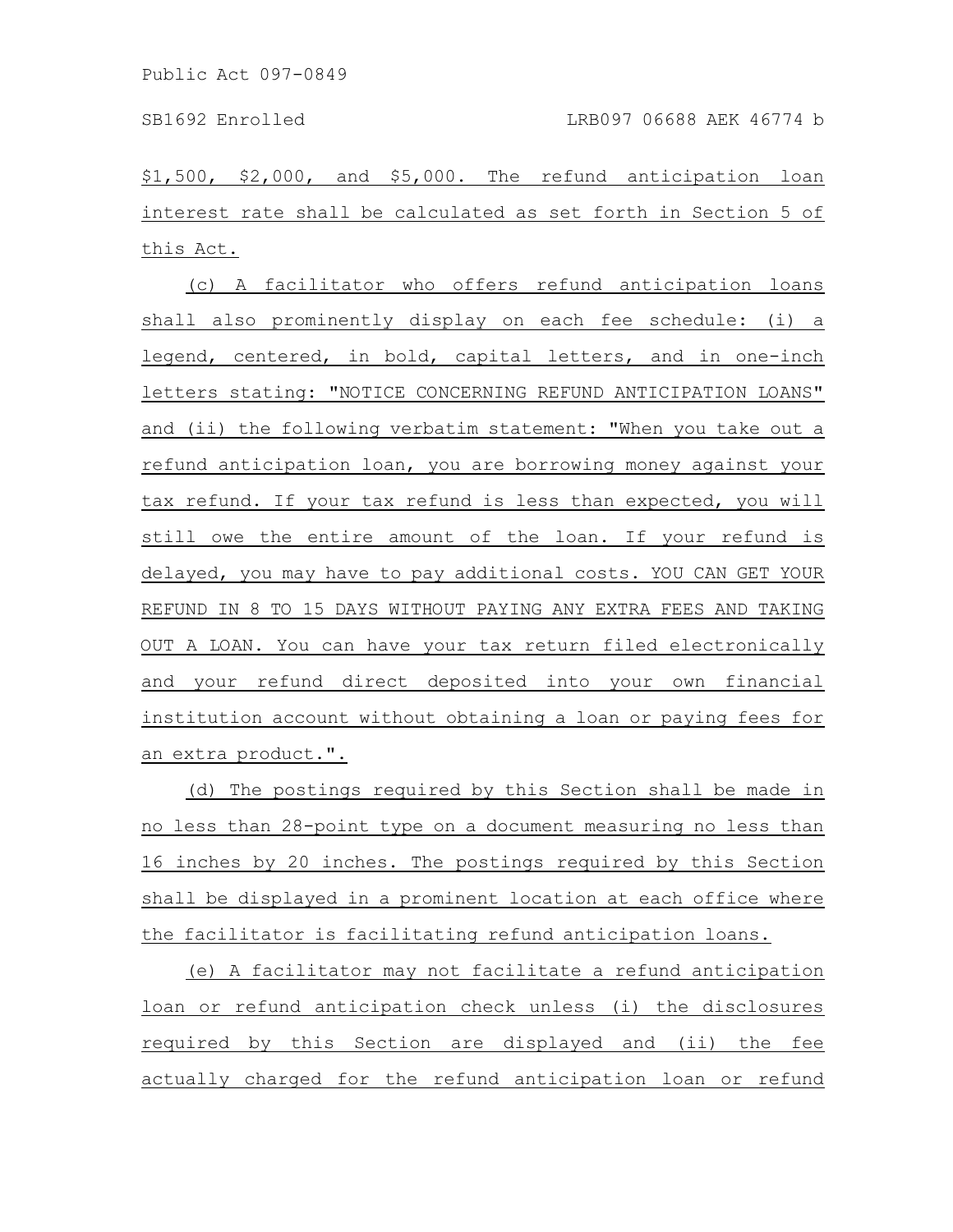anticipation check is the same as the fee displayed on the schedule.

Any person who violates this Act is quilty of and shall be fined \$500 for each offense a facilitator who violates this Act shall be liable to aggrieved borrower in an amount equal to 3 times the refund anticipation loan fee, plus a reasonable attorney's civil action brought in the circuit court by borrower or by the Attorney General on behalf of the aggrieved borrower.

(Source: P.A. 92-664, eff. 1-1-03.)

(815 ILCS 177/25 new)

Sec. 25. Prohibited activities. No person, including any officer, agent, employee, or representative, shall:

(a) Charge or impose any fee, charge, or other consideration in the making or facilitating of a refund anticipation loan or refund anticipation check apart from the fee charged by the creditor or financial institution that provides the loan or check. This prohibition does not include any charge or fee imposed by the facilitator to all of its customers, such as fees for tax return preparation, if the same fee in the same amount is charged to the customers who do not receive refund anticipation loans, refund anticipation checks, or any other tax related financial product.

(b) Fail to comply with any provision of this Act.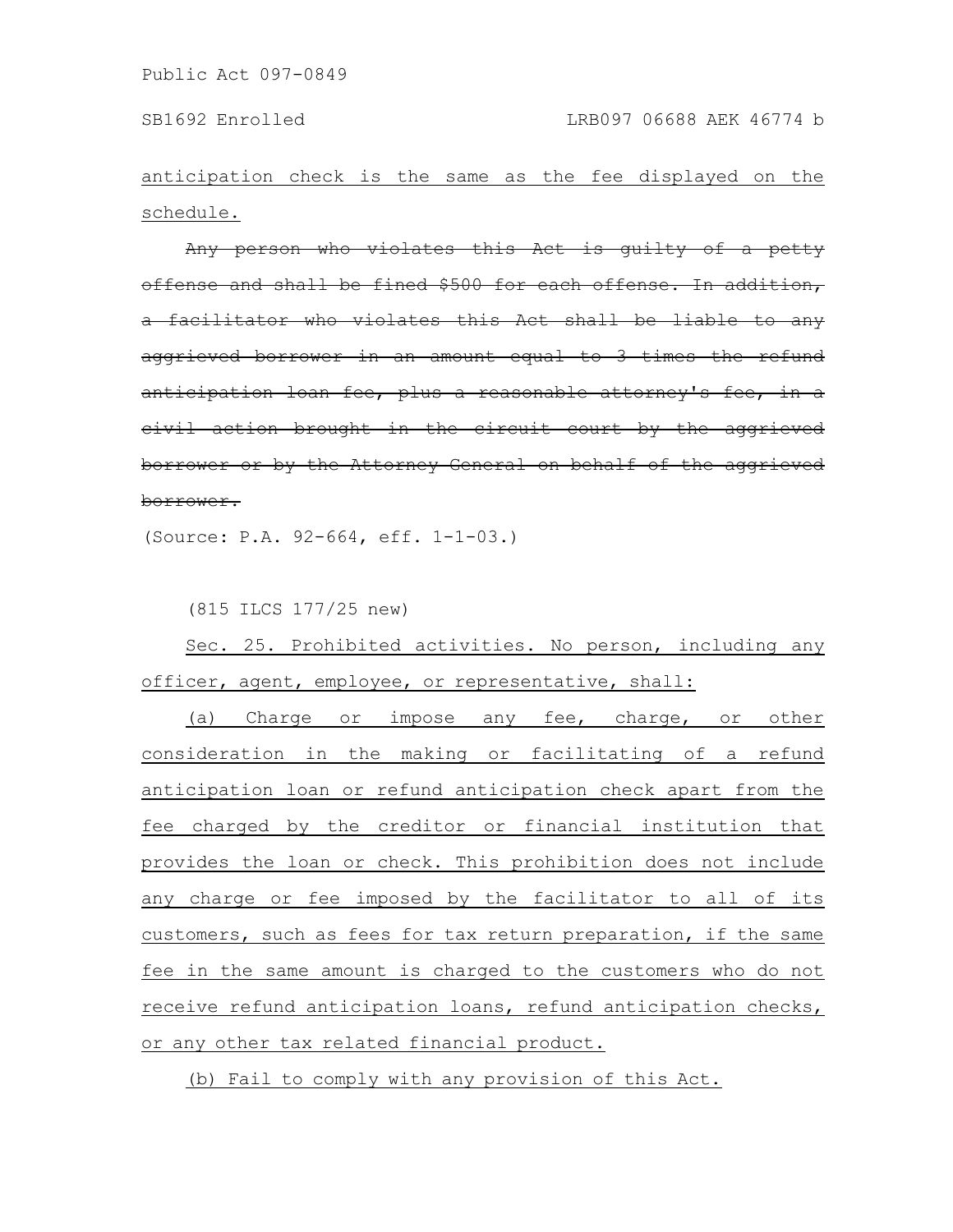(c) Directly or indirectly arrange for any third party to charge any interest, fee, or charge related to a refund anticipation loan or refund anticipation check, other than the refund anticipation loan or refund anticipation check fee imposed by the creditor, including but not limited to: (i) charges for insurance; (ii) attorneys fees or other collection costs; or (iii) check cashing.

(d) Include any of the following provisions in any document provided or signed in connection with a refund anticipation loan or refund anticipation check, including the loan application or agreement:

(i) A hold harmless clause;

(ii) A waiver of the right to a jury trial, if applicable, in any action brought by or against the consumer;

(iii) Any assignment of wages or of other compensation for services;

(iv) A provision in which the consumer agrees not to assert any claim or defense arising out of the contract, or to seek any remedies pursuant to Section 35 of this Act;

(v) A waiver of any provision of this Act. Any such waiver shall be deemed null, void, and of no effect;

(vi) A waiver of the right to injunctive, declaratory, or other equitable relief; or

(vii) A provision requiring that any aspect of a resolution of a dispute between the parties to the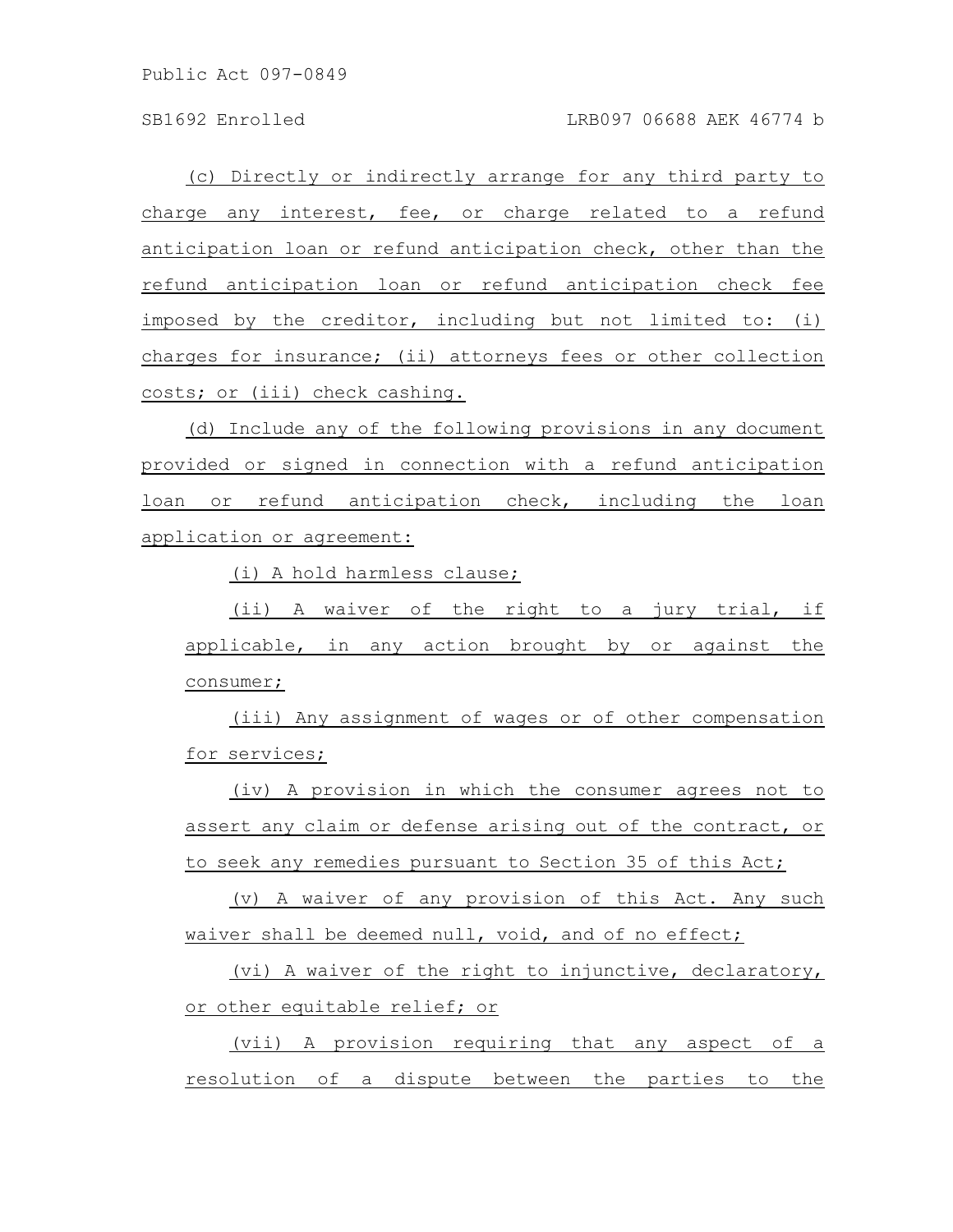agreement be kept confidential. This provision shall not affect the right of the parties to agree that certain specified information is a trade secret or otherwise confidential, or to later agree, after the dispute arises, to keep a resolution confidential.

(e) Take or arrange for a creditor to take a security interest in any property of the consumer other than the proceeds of the consumer's tax refund to secure payment of a refund anticipation loan.

(f) Directly or indirectly, individually or in conjunction or cooperation with another person, engage in the collection of an outstanding or delinquent refund anticipation loan for any creditor or assignee, including soliciting the execution of, processing, receiving, or accepting an application or agreement for a refund anticipation loan or refund anticipation check that contains a provision permitting the creditor to repay, by offset or other means, an outstanding or delinquent refund anticipation loan for that creditor or any creditor from the proceeds of the consumer's tax refund.

(g) Facilitate any loan that is secured by or that the creditor arranges to be repaid directly from the proceeds of the consumer's State tax refund from the Illinois State treasury.

(815 ILCS 177/30 new)

Sec. 30. Rate limits for non-bank refund anticipation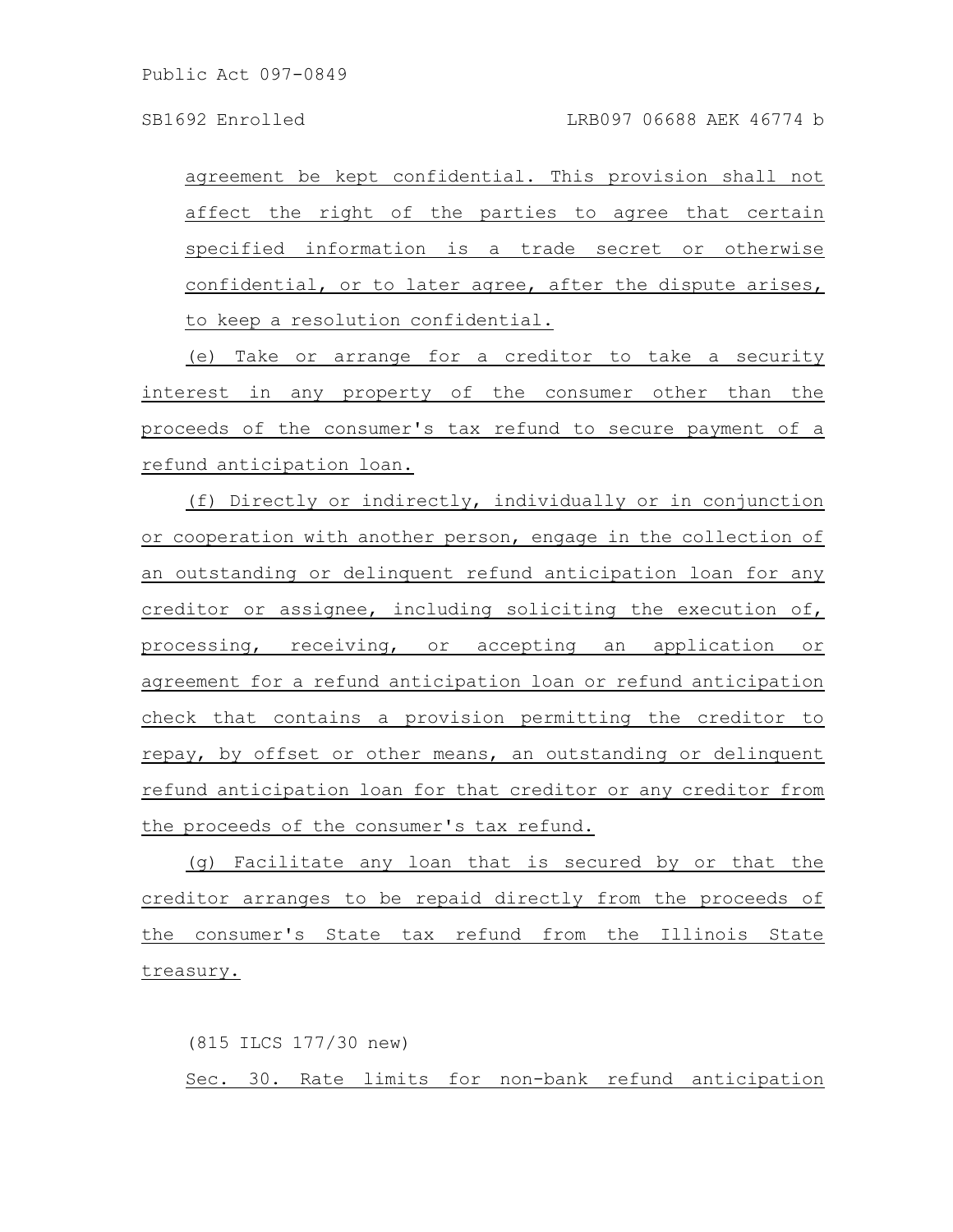loans.

(a) No person shall make or facilitate a refund anticipation loan for which the refund anticipation loan interest rate is greater than 36% per annum. The refund anticipation loan interest rate shall be calculated as set forth in Section 5. Any refund anticipation loan for which the refund anticipation loan interest rate exceeds 36% per annum shall be void ab initio.

(b) This Section does not apply to persons facilitating for or doing business as a bank, savings bank, savings and loan association, or credit union chartered under the laws of the United States or this State.

(815 ILCS 177/35 new)

Sec. 35. Applicability to certain entities. No obligation or prohibition imposed upon a creditor, a person, or a facilitator by this Act shall apply to a bank, savings bank, savings and loan association, or credit union operating under the laws of the United States or this State.

(815 ILCS 177/40 new)

Sec. 40. Violation. A violation of this Act constitutes an unlawful practice under the Consumer Fraud and Deceptive Business Practices Act.

Section 25. The Interest Act is amended by changing Section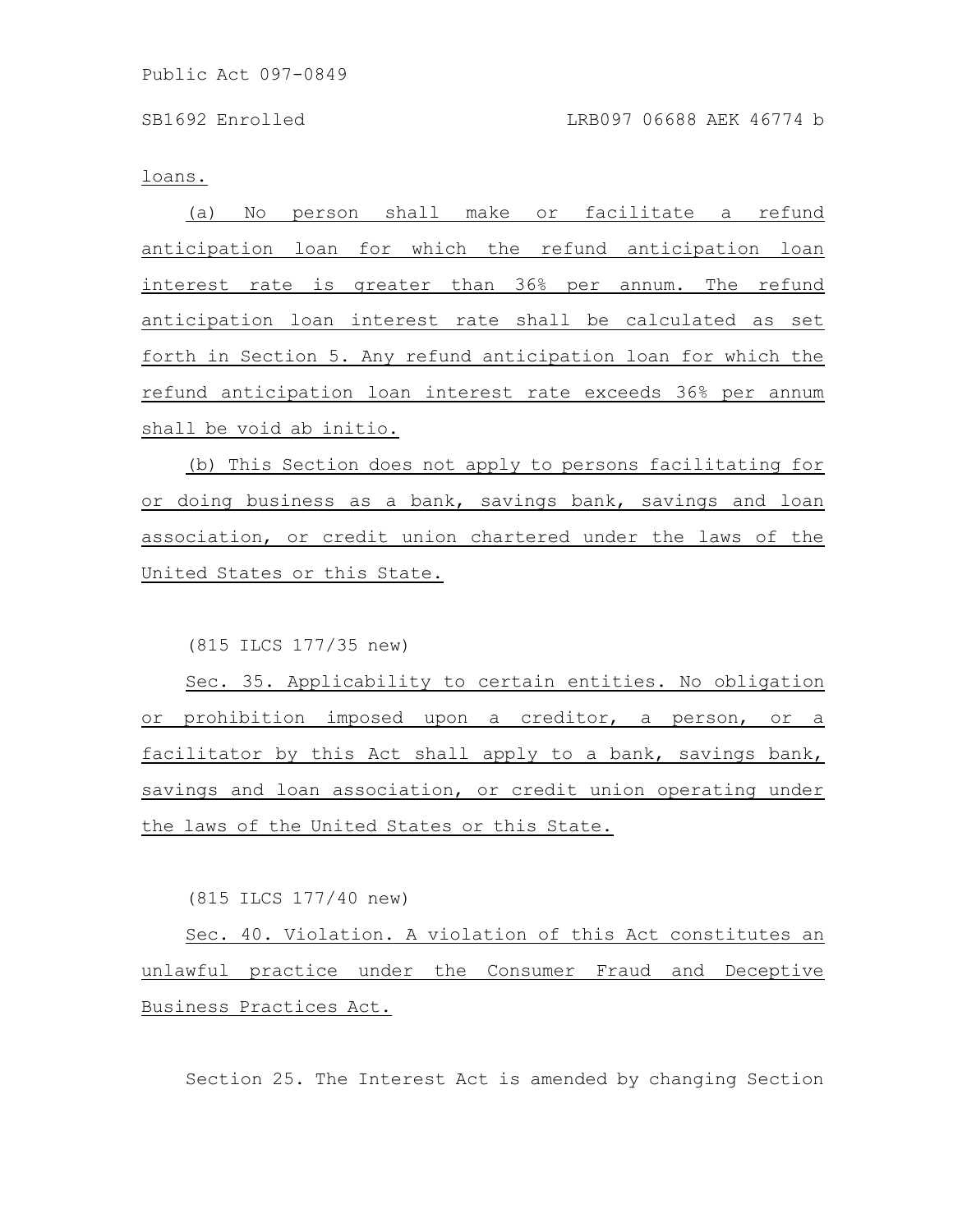SB1692 Enrolled LRB097 06688 AEK 46774 b

4.1a as follows:

(815 ILCS 205/4.1a) (from Ch. 17, par. 6406)

Sec. 4.1a. Charges for and cost of the following items paid or incurred by any lender in connection with any loan shall not be deemed to be charges for or in connection with any loan of money referred to in Section 6 of this Act, or charges by the lender as a consideration for the loan referred to in this Section:

(a) hazard, mortgage or life insurance premiums, survey, credit report, title insurance, abstract and attorneys' fees, recording charges, escrow and appraisal fees, and similar charges.

(b) in the case of construction loans, in addition to the matters referred to in clause (a) above, the actual cost incurred by the lender for services for making physical inspections, processing payouts, examining and reviewing contractors' and subcontractors' sworn statements and waivers of lien and the like.

(c) in the case of any loan made pursuant to the provisions of the Emergency Home Purchase Assistance Act of 1974 (Section 313 of the National Housing Act, Chapter B of Title 12 of the United States Code), in addition to the matters referred to in paragraphs (a) and (b) of this Section all charges required or allowed by the Government National Mortgage Association, whether designated as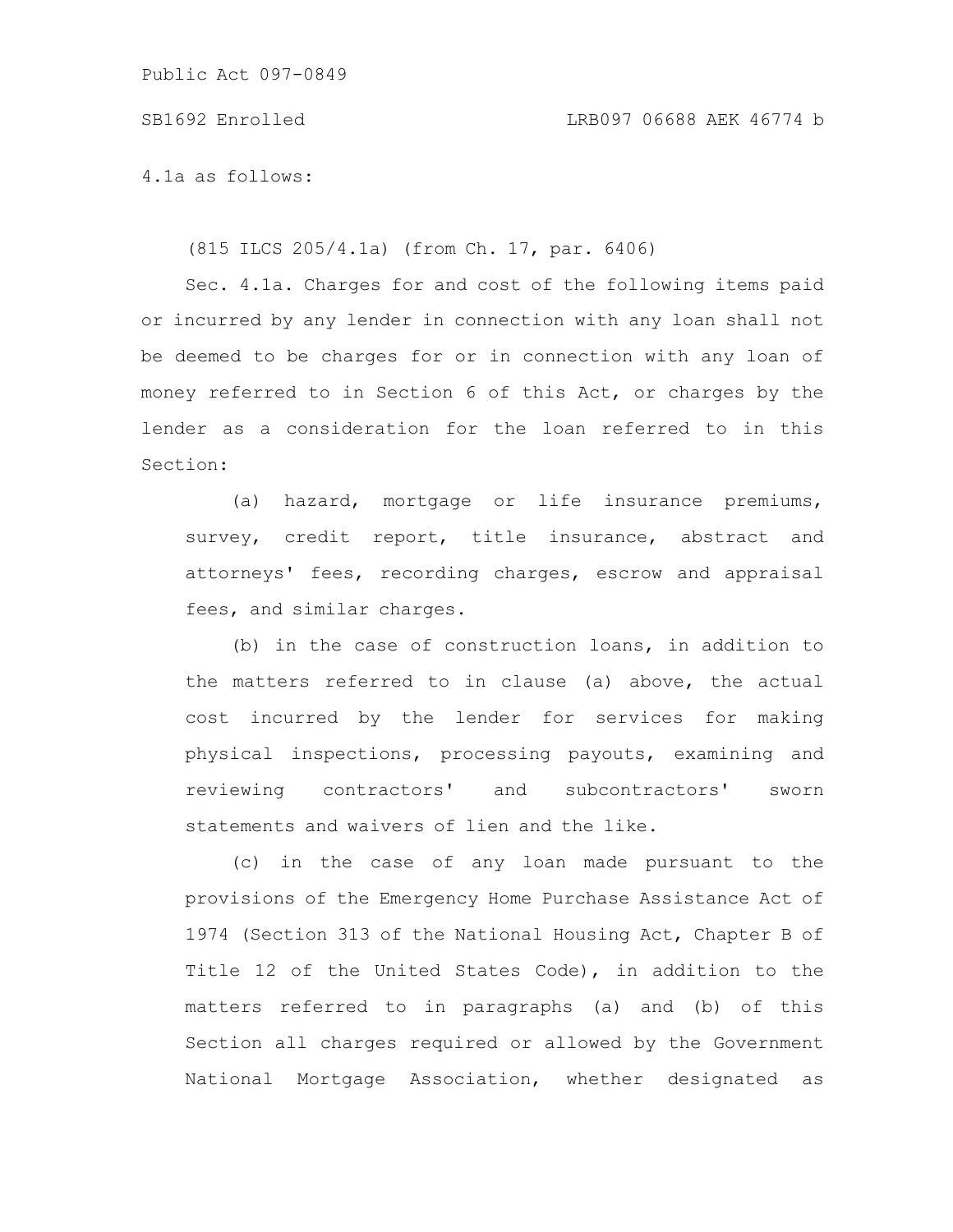processing fees, commitment fees, loss reserve and marketing fees, discounts, origination fees or otherwise designated.

(d) in the case of a single payment loan, made for a period of 6 months or less, a regulated financial institution or licensed lender may contract for and receive a maximum charge of \$15 in lieu of interest. Such charge may be collected when the loan is made, but only one such charge may be contracted for, received, or collected for any such loan, including any extension or renewal thereof.

(e) if the agreement governing the loan so provides, a charge not to exceed the rate permitted under Section 3-806 of the Uniform Commercial Code-Commercial Paper for any check, draft or order for the payment of money submitted in accordance with said agreement which is unpaid or not honored by a bank or other depository institution.

(f) if the agreement governing the loan so provides, for each loan installment in default for a period of not less than 10 days, a charge in an amount not in excess of 5% of such loan installment. Only one delinquency charge may be collected on any such loan installment regardless of the period during which it remains in default. Payments timely received by the lender under a written extension or deferral agreement shall not be subject to any delinquency charge.

Notwithstanding items (k) and (l) of subsection (1) of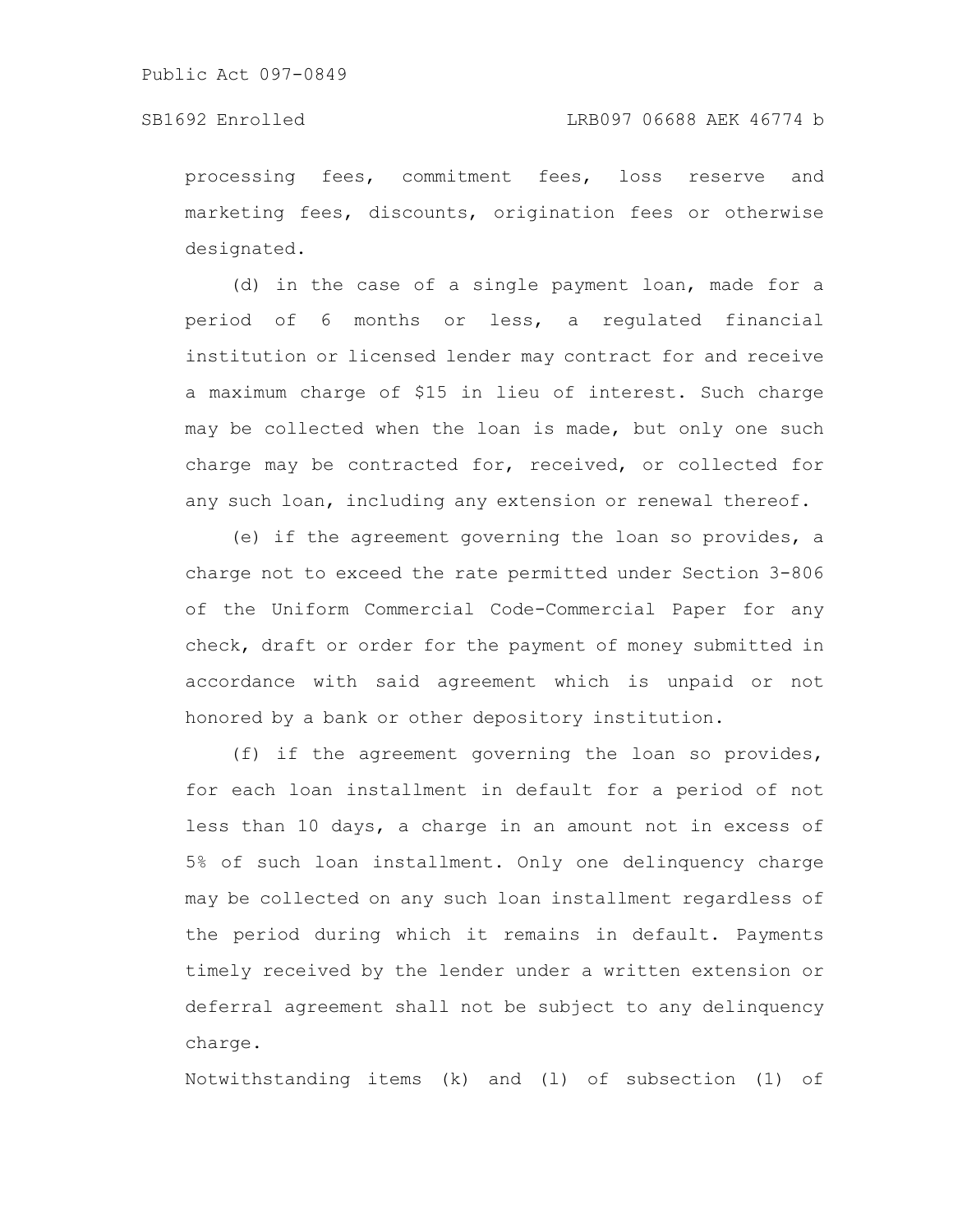Section 4 of this Act, the lender, in the case of any nonexempt residential mortgage loan, as defined in Section 1-4 of the Residential Mortgage License Act of 1987, other than a high risk home loan as defined in Section 10 of the High Risk Home Loan Act, shall have the right to include a prepayment penalty that extends no longer than the fixed rate period of a variable rate mortgage provided that, if a prepayment is made during the fixed rate period and not in connection with the sale or destruction of the dwelling securing the loan, the lender shall receive an amount that is no more than:

(1) 3% of the total loan amount if the prepayment is made within the first 12-month period following the date the loan was made;

(2) 2% of the total loan amount if the prepayment is made within the second 12-month period following the date the loan was made; or

(3) 1% of the total loan amount if the prepayment is made within the third 12-month period following the date the loan was made, if the fixed rate period extends 3 years.

This Section applies to loans made, refinanced, renewed, extended, or modified on or after the effective date of this amendatory Act of the 95th General Assembly.

Where there is a charge in addition to the stated rate of interest payable directly or indirectly by the borrower and imposed directly or indirectly by the lender as a consideration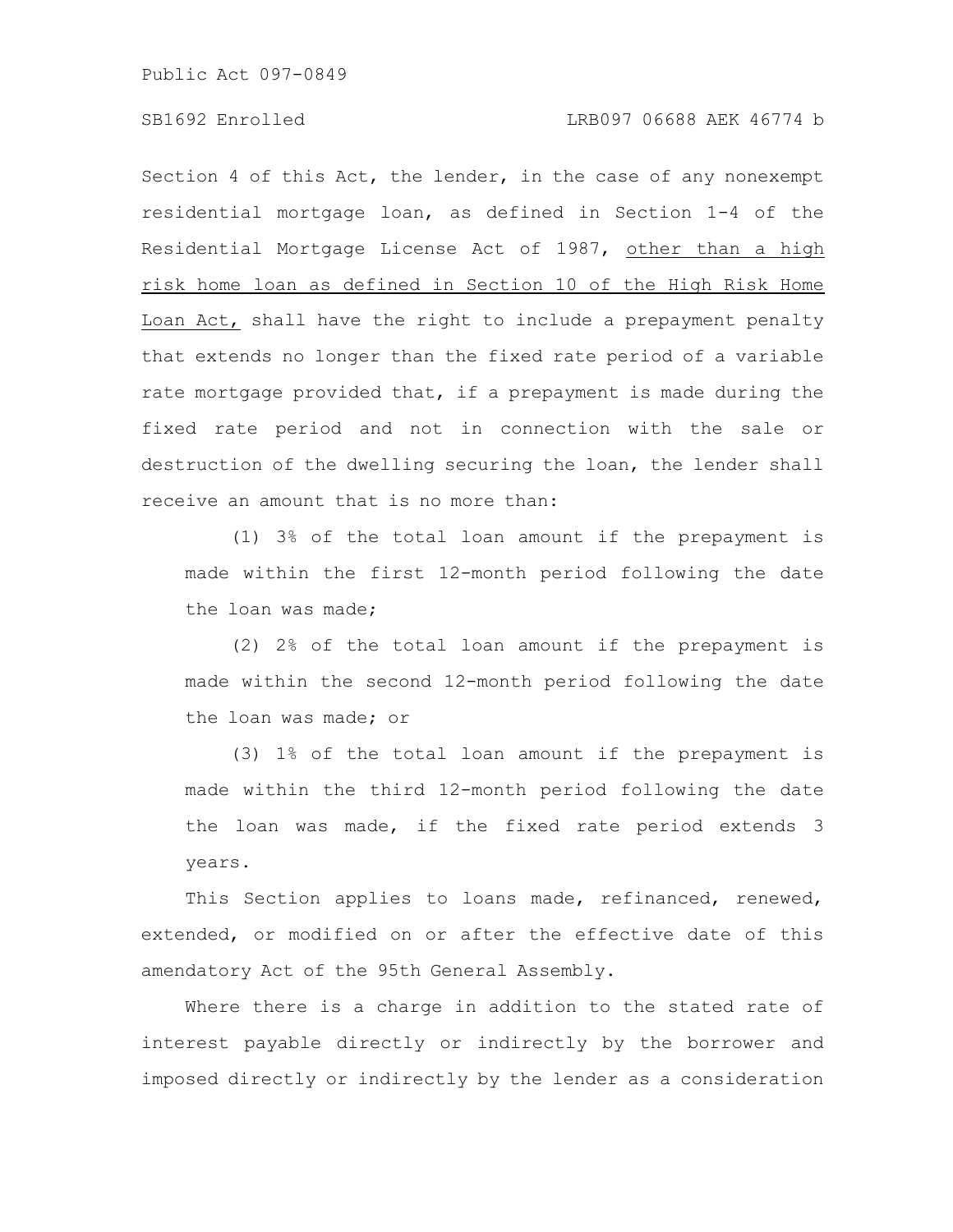for the loan, or for or in connection with the loan of money, whether paid or payable by the borrower, the seller, or any other person on behalf of the borrower to the lender or to a third party, or for or in connection with the loan of money, other than as hereinabove in this Section provided, whether denominated "points," "service charge," "discount," "commission," or otherwise, and without regard to declining balances of principal which would result from any required or optional amortization of the principal of the loan, the rate of interest shall be calculated in the following manner:

The percentage of the principal amount of the loan represented by all of such charges shall first be computed, which in the case of a loan with an interest rate in excess of 8% per annum secured by residential real estate, other than loans described in paragraphs (e) and (f) of Section 4, shall not exceed 3% of such principal amount. Said percentage shall then be divided by the number of years and fractions thereof of the period of the loan according to its stated maturity. The percentage thus obtained shall then be added to the percentage of the stated annual rate of interest.

(Source: P.A. 95-691, eff. 6-1-08.)

Section 30. The Consumer Fraud and Deceptive Business Practices Act is amended by adding Section 2NNN as follows:

(815 ILCS 505/2NNN new)